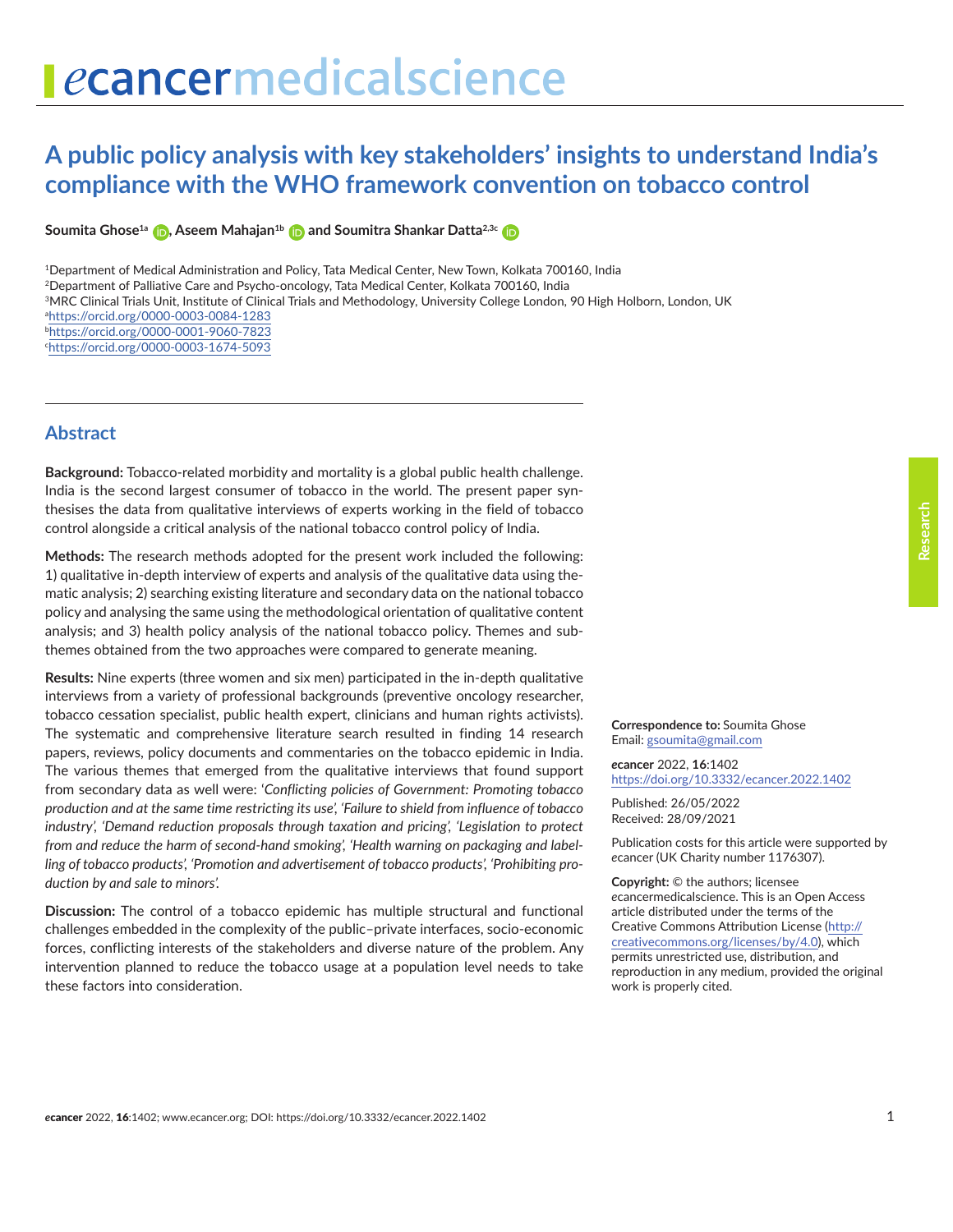### **Background**

The widespread use of tobacco is one of the biggest global health challenges [\[1\].](#page-16-0) It has been recognised as a deterrent to the success of the United Nations Millennium Development Goals [\[2\].](#page-16-0) Tobacco is also the single largest cause of preventable death [\[1\].](#page-16-0) The most commonly used tobacco products are cigarettes that rapidly deliver nicotine to the brain after inhalation and also contain many other chemicals that are proven carcinogens [\[3\]](#page-16-0). Scientific studies show that all forms of tobacco can be lethal [\[1\]](#page-16-0). Although the overall use of smokeless tobacco has reduced in the past 10 years, it remains popular amongst women and all users who use more than one form of tobacco in India [\[4,](#page-16-0) [5\].](#page-16-0) A recent study estimated that the economic costs of tobacco use for the population aged 35 years and older was 27.7 billion dollars in 2017–18 [\[6\]](#page-16-0). More than half of the tobacco users are killed from tobacco-related illnesses [\[1\].](#page-16-0) A significant number of secondhand smokers suffer from fatal consequences, prenatal anomalies and chronic illnesses [\[1\]](#page-16-0) killing an estimated 1.2 million of them each year globally [\[7\]](#page-16-0).

### *India on the map of the global tobacco epidemic*

Low- and middle-income countries (LMICs) are home to more than 80% of the tobacco users of the world, and thus contribute significantly to tobacco-related mortality and morbidity [\[8\].](#page-16-0) Tobacco use is projected to kill one billion in the 21st century and 80% of these deaths will be from LMICs [\[9\]](#page-16-0). The widespread use of tobacco in the developing world is attributed to its low price, variations in form, lack of awareness on harmful effects, unregulated aggressive marketing by the tobacco industry and lack of public health policies advocating for its complete ban. India is home to approximately 266.8 million tobacco users and is the second largest consumer of tobacco in the world [\[8, 10\].](#page-16-0) India's tobacco landscape is more complex due to the extensive production facilities and use of many smokeless forms of tobacco. Currently, it is estimated that 42.4% men, 14.2% women and 28.6% of all adults use tobacco in India. A vast majority of the users (87%) debut tobacco use before the age of 18 years [\[8\].](#page-16-0) Furthermore, according to the WHO Tobacco Atlas, 625,000 children between the age of 10 and 14 years use tobacco in some form in India [\[10\]](#page-16-0). Due to the massive use of smokeless tobacco which is often homemade, India has one of the highest rates of oral cancer in the world with an annual incidence as high as 14.8 per 100,000 among males [\[11\].](#page-16-0) Workers engaged in tobacco cultivation in India also suffer from significant disease burdens such as green tobacco sickness which is an acute form of nicotine toxicity [\[12\].](#page-17-0) The use of tobacco also significantly impacts the economic livelihood of low-income groups where 3% of the household budget may be spent on tobacco impacting on the poverty levels further [\[13\].](#page-17-0)

The World Health Organization Framework Convention on Tobacco Control (WHO-FCTC) is known to be the world's first public health treaty [\[14\].](#page-17-0) Enacted under the WHO, the treaty was developed in response to the globalisation of the tobacco epidemic acknowledging the pivotal role of international law in preventing disease and promoting global health. The primary objective of the treaty is to 'protect present and future generations from the devastating health, social, environmental and economic consequences of tobacco consumption and exposure to tobacco smoke'. The treaty provides an actionable blueprint to the signatories mainly targeting to reduce the demand and supply of tobacco. With more than 180 signatories representing almost 90% of the world's population [\[9\],](#page-16-0) WHO-FCTC is the biggest global initiative in the history of tobacco control. After almost two decades of signing the treaty, India still holds a central place on the global tobacco problem. The long-term success of the treaty will rely on countries like India which is a major driver not only in terms of consumption of tobacco but also being the second leading world producer of leaf tobacco [\[15\].](#page-17-0)

Post ratification of the WHO-FCTC treaty, the Indian government instituted the Cigarettes and Other Tobacco Products Act (COTPA) in the year 2003 [\[16\].](#page-17-0) Being the single largest legislation on tobacco control in the country, COTPA prohibits smoking in public places, controls advertisement of tobacco products, restricts sale of tobacco to minors and within 100 yards of educational institutions [\[16\]](#page-17-0).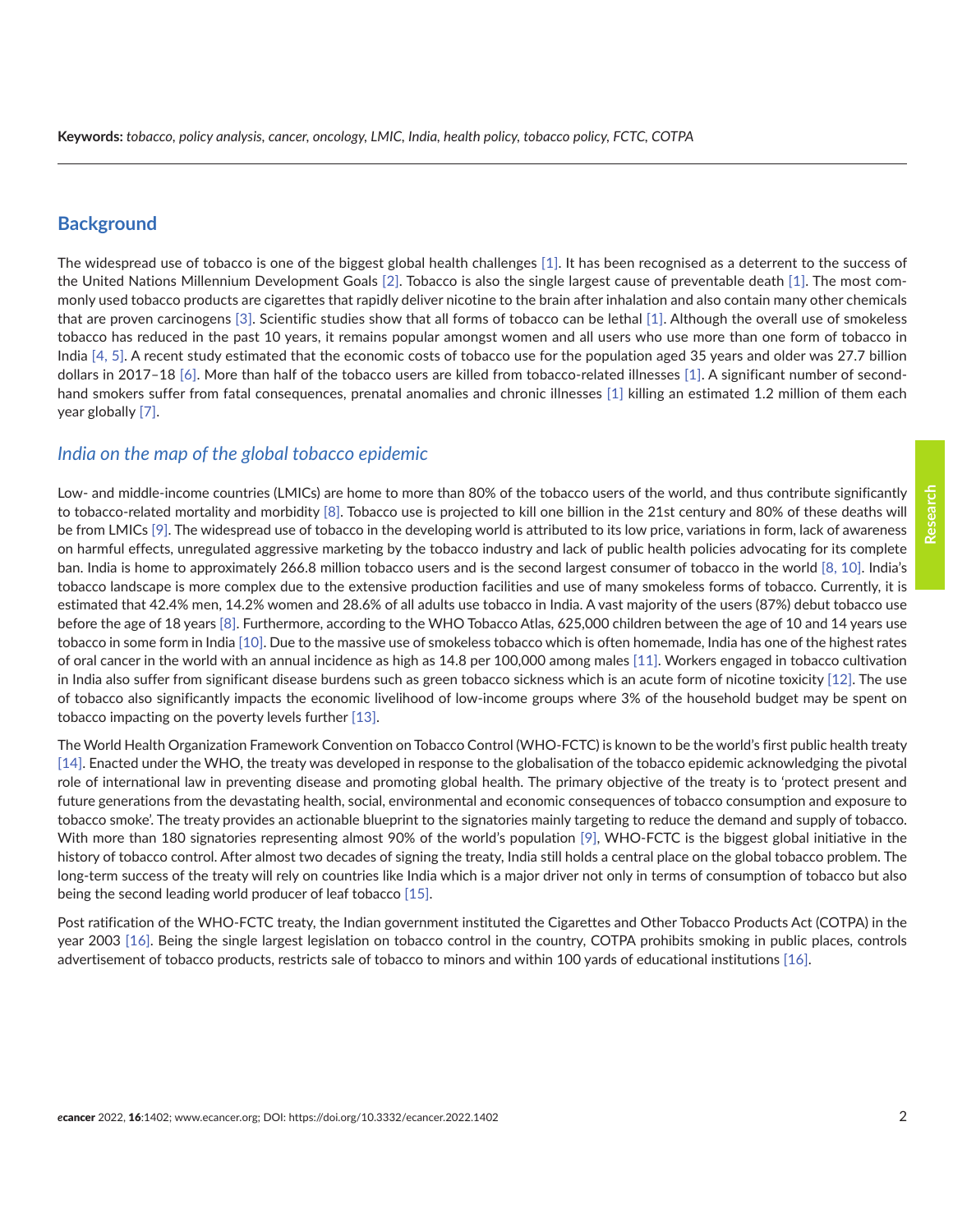

**Figure 1. Summary diagram of the methodology.**

The number of published policy analysis addressing tobacco control in India is scarce even though there are a significant amount of analyses done in other LMICs such as China [\[17\]](#page-17-0) and Brazil [\[18\],](#page-17-0) making the need for a policy analysis stronger. We have published previously on the strengths and gaps in the national tobacco policy and contrasted this with the qualitative data obtained from young adult tobacco users [\[19\].](#page-17-0) The goal of the present paper is twofold: a) analyse India's tobacco control policies considering the WHO-FCTC, identify barriers and gaps, b) reflect on key stakeholders' perspectives and recommend opportunities for policy reforms.

## **Methods**

The methodology adapted for this paper will be described in five sections as follows: 1) methodology of interviewing experts and analysing qualitative data of expert opinions; 2) methodology for searching the secondary data and existing literature commenting on the tobacco policy; 3) qualitative methodology adapted for analysing the secondary data and existing literature commenting on the tobacco policy; 4) methodology adapted for the policy analysis of COTPA; and 5) juxtaposing the policy statements of COTPA and corresponding WHO-FCTC sections alongside qualitative data obtained from Sections 1 and 3. The study was approved by the institutional ethics committee of the Tata Medical Center, Kolkata (EC/TMC/66/16).

*The research questions examined in the paper are:* 

- 1. What is the current understanding of the national law and policies implemented for tobacco control in India?
- 2. To what extent are WHO-FCTC measures incorporated in the national policies, legislations and the National Tobacco Control Program (NTCP) as reported by experts and stakeholders?
- 3. What are the gaps in the National Tobacco Control Program and tobacco control legislation in India as reported by experts and stakeholders?

### **1) Methodology of interviewing experts and analysing qualitative data of expert opinions (**Figure 1**)**

### *Study setting*

The study was conducted in the Tata Medical Center, Kolkata which is a not for profit cancer hospital in eastern India. The hospital treats patients from a wide catchment area in eastern India and the neighbouring countries of Bangladesh, Bhutan and Nepal. Tobacco-related cancers are common in India where this study was conducted.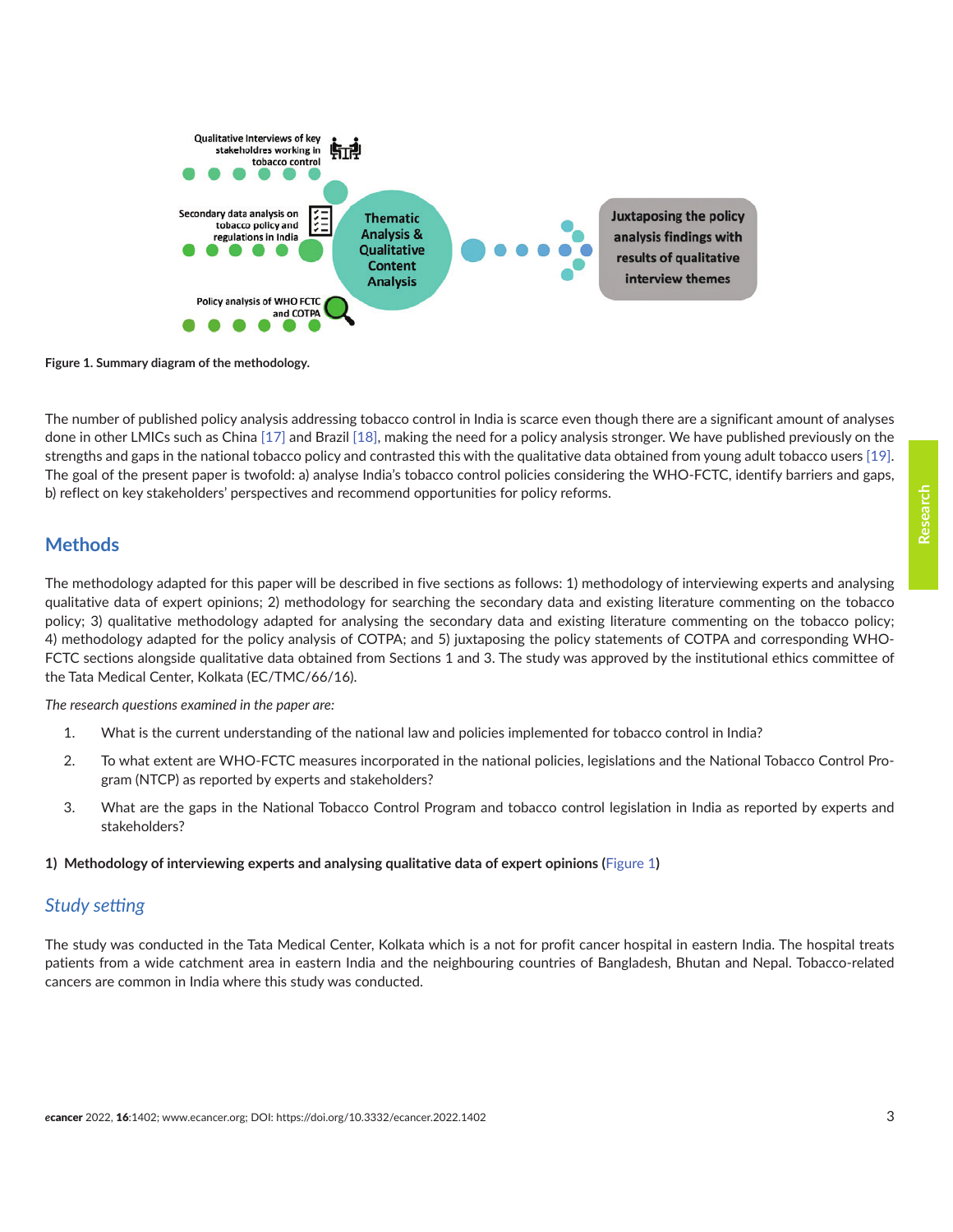## *Researchers*

The research team consisted of three experts, two of whom (SSD and SG) are trained in conducting qualitative research and have published qualitative research papers in peer reviewed international journals. SSD is a consultant psychiatrist working in the field of psycho-oncology for more than a decade. SG is a medical administrator with a public health background. The third member of the research team is an expert on medical policies and health policy implementation in India and has a formal qualification in medical management.

## *Selection of participants*

Participants were selected, using purposive sampling, from a wide geographical region of India covering north, south, east and western India.

## *Inclusion criteria*

Inclusion criteria for experts was based on their professional background of working on the tobacco epidemic as policy experts, clinicians, researchers and service providers helping rehabilitating children and adults affected by tobacco production and use.

## *Exclusion criteria*

Participants with known funding obtained from the tobacco industry were excluded and not approached for participation.

## *Qualitative interviews*

In-depth qualitative interviews were conducted by SG. Written informed consent was obtained prior to interviewing of participants. Due to the political nature of the project, all stakeholders were kept anonymous in the final results.

## *Sample size*

Sample size was determined by the principles of data saturation. The interviews were stopped when new themes stopped emerging from the interviews.

## *Data analysis*

The interview data were analysed using the framework of thematic analysis as suggested by Braun and Clarke [\[20\].](#page-17-0) The interviews were coded by two researchers (SG and SSD). A third researcher (AM) reviewed all the codes and helped to sort out any differences in coding between two coders. The steps of qualitative data analysis for the interviews were: (a) generating codes, (b) charting the data, (c) data synthesis, (d) generating basic themes and (e) generating global themes.

### **2) Methodology for searching the secondary data and existing literature commenting on the tobacco policy**

Publicly available secondary data covering the timeframe of 2004 to present were accessed. Apart from the main WHO-FCTC treaty and India's tobacco control law, COTPA, a database search was conducted for published academic sources. The search platform used for the research permitted cross-searching of major databases licensed by the University of Alberta including MEDLINE, CINAHL, Health Policy Reference Centre, Science Direct and Social Science Citation Index as well as other health, social science and interdisciplinary databases. Relevant key words for the search were 'WHO-FCTC' OR 'Framework convention on tobacco control' AND WHO AND 'National tobacco control program' OR 'tobacco control' AND India. Evidence to support analytic arguments are also drawn from grey literature and through interaction with key informants, actors or stakeholders engaged in tobacco control in India.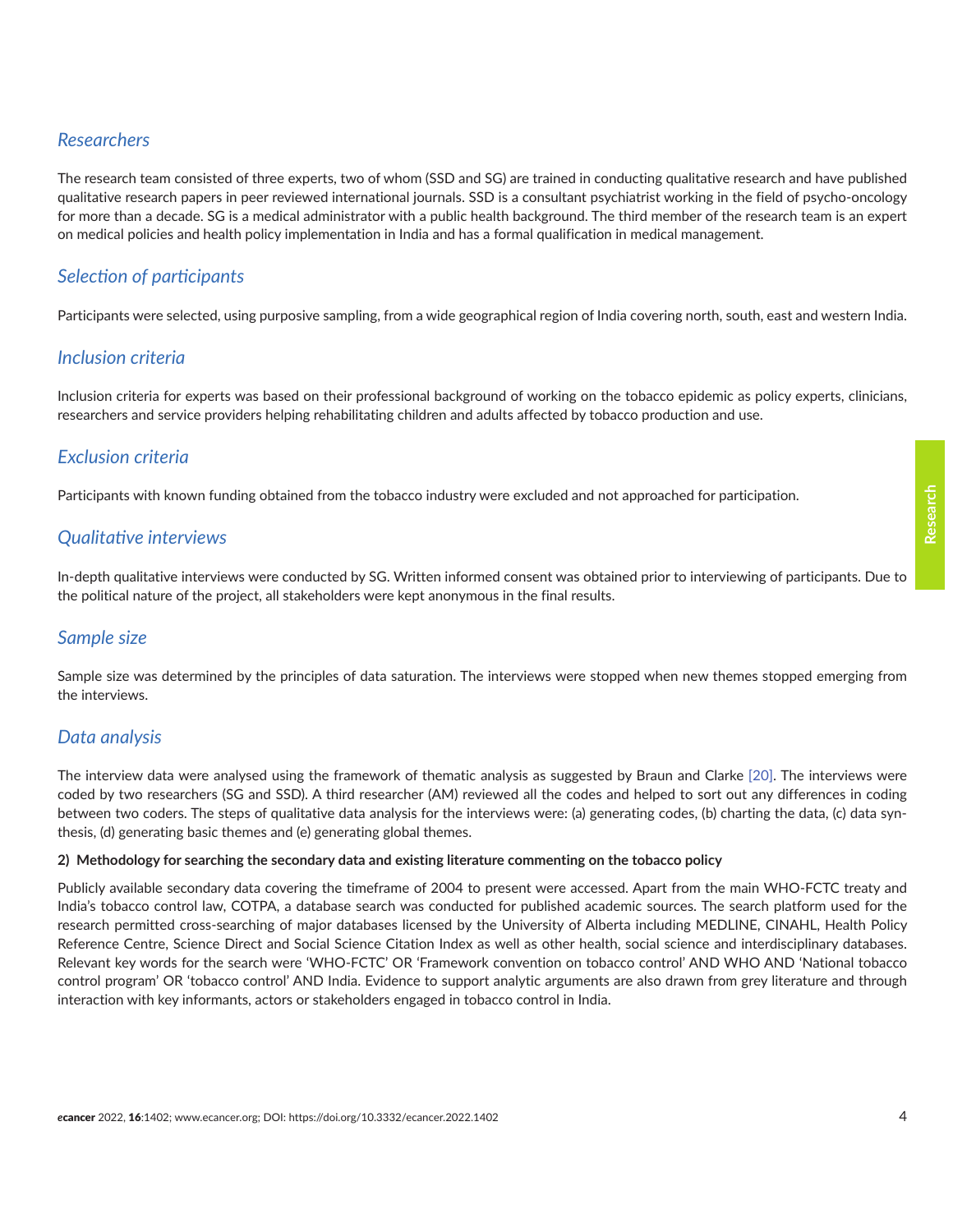#### **3) Qualitative methodology adapted for analysing the secondary data and existing literature commenting on the tobacco policy**

The documents retrieved from the public domain using the above search strategy were analysed using the methodological orientation of qualitative content analysis (QCA) [\[21\].](#page-17-0) QCA is particularly suited for exploratory work and in generating meaning of data. Data analysis was done manually. The two researchers (SG and SSD) coded the data. As recommended in QCA, an initial coding frame was constructed based on the themes generated by the qualitative interviews and also content of the documents. The following steps were followed to build a coding frame as suggested by Schreier [\[21\]:](#page-17-0) a) generating categories; b) defining categories; and c) revising the coding frame. Following this methodology, a coding frame was built by SG and SSD. Subsequently, the two coders (SG and SSD) independently divided the content of the documents, that were analysed, into the coding frame that went through a few iterations of modifications.

### **4) Methodology of public policy analysis**

According to modern health policy analysis, policy reform is a political process that needs to take into consideration the reasons why policy outcomes failed to emerge. This portion of the analysis is based on the paradigm of policy thinking as discussed in the works of Walt and Gilson who analysed the policy world in its entirety in the form of a 'thick description' [\[22\]](#page-17-0) and not based only on its content matter. This methodology considers the complexity of the milieu in which public health policies are set in today's world. Public health policies often emerge amidst multiple conflicts and resistance during development. Public health policies rarely reach universal consensus of all the stakeholders. We have also followed a policy triangle as suggested by Walt and Gilson [\[22\]](#page-17-0) in the present paper. This framework developed for the health sector had found its use in a wide array of health issues in different countries, especially LMICs. Grounded in political economic perspective, this framework critically reviews a policy from three major heads forming a triangle, namely, the i) context or the historical set up, ii) the content and iii) the process of formulation. In this framework, stakeholders or actors are also identified and their roles in the policy are critically analysed. The framework is fit for use retrospectively, which suits current work. Going by Gill Walt's philosophy, this paper attempted to look at 'what explains what happened' rather than only looking at 'what happened' [\[23\]](#page-17-0).

### **5) Juxtaposing the policy statements of COTPA and corresponding WHO-FCTC sections alongside qualitative data obtained from 2 and 3**

The health policy analysis section primarily bases itself on publicly available secondary data on the country's compliance to tobacco control measures through the implementation of COTPA, looking at the time frame from the year India signed the treaty to the present time. In addition, this study has a qualitative component where key informants and tobacco control advocates from the public health industry of India had been interviewed and their views on India's legal framework versus the WHO-FCTC have been analysed and compared with the results of policy analysis. An interview guide was used which included both targeted questions related to WHO-FCTC and The Cigarettes and Other Tobacco Products (prohibition of advertisement and regulation of trade and commerce, production, supply and distribution) Act, 2003 (COTPA) and how the two compare and create India's tobacco control landscape.

To summarise, this policy analysis is conducted with two very careful considerations. First, India's tobacco use behaviour is unique in the world. One of the primary focuses of this report is analysing this uniqueness and understanding how it acts as a barrier instead of just comparing it with global practices. Second, a subject such as tobacco control gives rise to a wide array of political, economic and socio-cultural issues which can derive different analytical results depending upon the trajectory of analysis chosen. This report is formulated with a public health lens but it recognises the complex interplay that health has with its social determinants, human rights, cultural and economic environment and political will of a country. The study adhered to the COREC guidelines for qualitative research [\[24\].](#page-17-0)

## **Results**

The results of this study stemmed from two sources; first, the qualitative interviews with experts leading to seven major themes, and second, the qualitative content analysis of the secondary data available on the topic of the tobacco epidemic in India.

Nine experts participated in the in-depth qualitative interviews as part of the study [\(Table 1](#page-5-0)). The participants had a mix of gender (three women and six men) from a variety of professional backgrounds (preventive oncology researcher, tobacco cessation specialist, public health expert, clinicians and human rights activists) representing a wide geographical region of the country including Western India (Maharashtra), Eastern India (Kolkata), Southern India (Kerala) and Northern India (Delhi). The secondary data from the published literature from a selection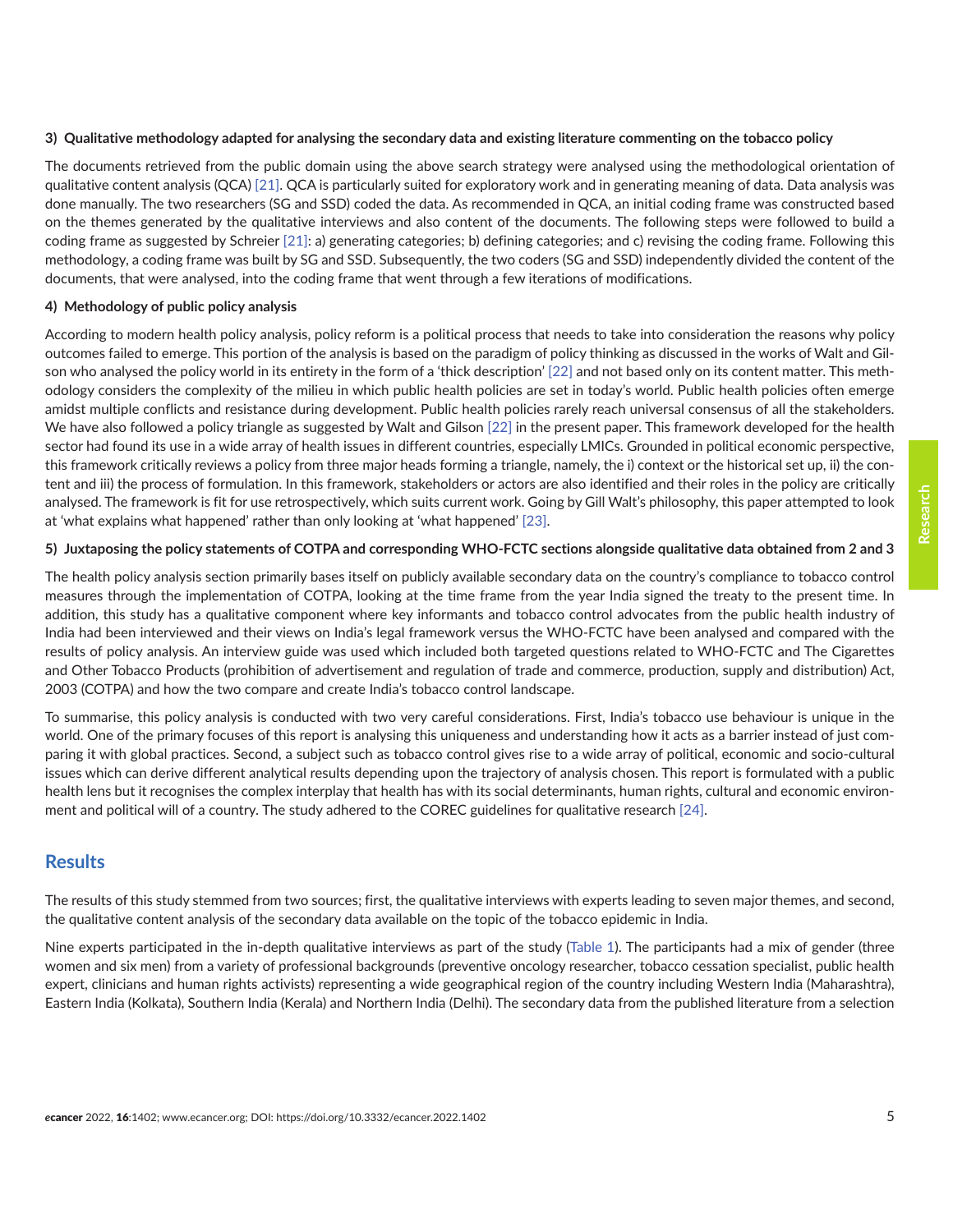<span id="page-5-0"></span>of high-quality relevant papers commenting on the issue, from around the country, was used for the policy analysis. The systematic and comprehensive literature search conducted according to the methodology described earlier resulted in finding 16 sources of documents that included research papers, reviews, policy documents and commentaries that were relevant to our paper (Table 2). Eleven of these were specifically on India and the three others commented on India and the global tobacco epidemic. Qualitative content analysis was conducted on these documents and the themes generated are shown in [Figure 2.](#page-8-0)

| Sl. no         | Gender | <b>Professional summary</b>                                                     | Core area                               | <b>Research interests</b>                         |
|----------------|--------|---------------------------------------------------------------------------------|-----------------------------------------|---------------------------------------------------|
| 1              | Female | <b>Public Health Scientist</b>                                                  | Prevention of NCDs                      | <b>Health Promotion</b>                           |
| $\overline{2}$ | Female | Founder of a cancer charity working on<br>cancer prevention                     | Cancer Prevention and<br>Rehabilitation | Quality of Life                                   |
| 3              | Male   | <b>Professor of Community Medicine</b>                                          | Cancer and NCDs                         | Health Promotion and<br><b>Community Medicine</b> |
| 4              | Male   | Head and Neck Surgeon                                                           | <b>Oral Cancers</b>                     | <b>Cancer Prevention</b>                          |
| 5              | Male   | Preventive Oncology Specialist                                                  | <b>All Cancers</b>                      | <b>Cancer Prevention</b>                          |
| 6              | Female | <b>Tobacco Cessation Specialist</b>                                             | <b>Head and Neck Cancers</b>            | Tobacco Control                                   |
| 7              | Male   | Cancer Surgeon                                                                  | <b>Head and Neck Cancers</b>            | <b>Cancer Treatment</b>                           |
| 8              | Male   | Leadership role in a charity working with<br>children engaged in Bidi industry  | Child Rights Advocacy                   | Human Rights                                      |
| 9              | Male   | <b>Cancer Prevention NGO and Psychiatrist</b><br>for a tobacco cessation clinic | <b>Tobacco Cessation</b>                | Tobacco cessation                                 |

**Table 1. Sample characteristics of experts.**

NCDs: non-communicable diseases

**Table 2. Sources of secondary data included in analysis.**

| Sl.no          | Name of paper                                                                                                                                                                | <b>Pub</b><br>year | Study design                                                                                                                                                                                | Study<br>population  | Paper conclusion                                                                                                                                                                       | <b>Remarks</b>                                                                                                                  |
|----------------|------------------------------------------------------------------------------------------------------------------------------------------------------------------------------|--------------------|---------------------------------------------------------------------------------------------------------------------------------------------------------------------------------------------|----------------------|----------------------------------------------------------------------------------------------------------------------------------------------------------------------------------------|---------------------------------------------------------------------------------------------------------------------------------|
| $\mathbf{1}$   | Tobacco Industry<br>Interference Index:<br>Implementation of the<br>World Health Organization's<br>Framework Convention on<br>Tobacco Control Article 5.3<br>in India $[25]$ | 2020               | Desk Review (Review<br>of Literature to assess<br>implementation of<br>article 5.3 of WHO-<br>FCTC in India)                                                                                | Indian<br>population | Tobacco industry<br>continues to collaborate<br>with government<br>organisations directly or<br>indirectly and continues to<br>influence use of tobacco<br>and public health policies. | Relevant to reemphasize<br>the role of tobacco<br>industry in influencing<br>public health policies and<br>their implementation |
| $\overline{2}$ | Oral Tobacco and Mortality in<br>India $[26]$                                                                                                                                | 2016               | Narrative Review<br>(Systemic Search)<br>of Literature about<br>incidence and<br>prevalence and trend<br>of use of smokeless<br>tobacco (SLT) in Indian<br>men, women, youth,<br>children.) | Indian<br>population | Smokeless tobacco (SLT)<br>use is culturally and<br>historically engrained in<br>Indian population and<br>poses unique challenges<br>in implementing tobacco<br>control measures.      | Highlights the uniqueness<br>of India's tobacco use<br>behavior and the need<br>for customised control<br>strategies            |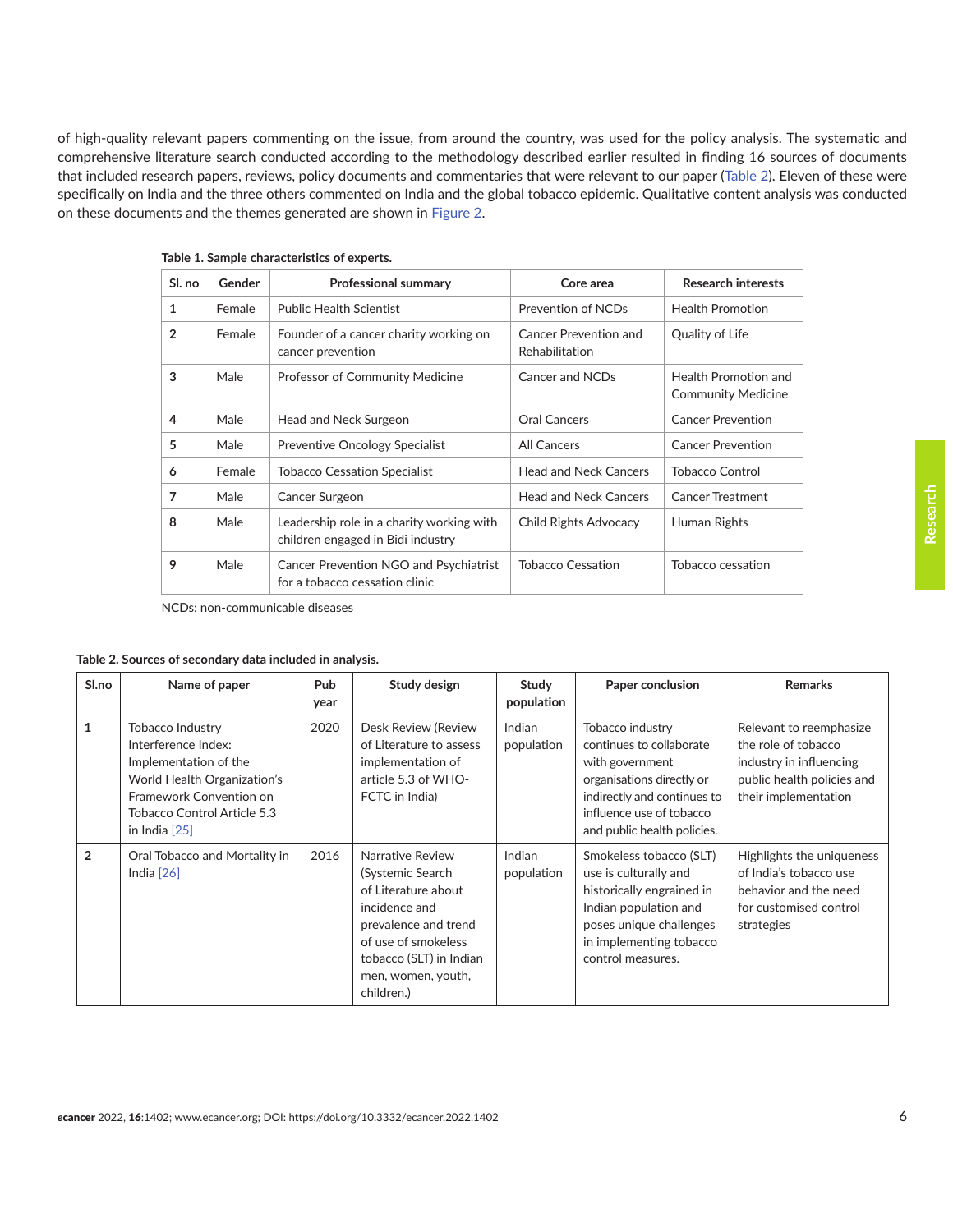|  | Table 2. Sources of secondary data included in analysis. (Continued) |  |  |  |
|--|----------------------------------------------------------------------|--|--|--|
|--|----------------------------------------------------------------------|--|--|--|

| Sl.no          | Name of paper                                                                                                                                                    | Pub<br>year | Study design                                                                                                                                                                       | Study<br>population                                | Paper conclusion                                                                                                                                                                                     | <b>Remarks</b>                                                                                                                                                         |
|----------------|------------------------------------------------------------------------------------------------------------------------------------------------------------------|-------------|------------------------------------------------------------------------------------------------------------------------------------------------------------------------------------|----------------------------------------------------|------------------------------------------------------------------------------------------------------------------------------------------------------------------------------------------------------|------------------------------------------------------------------------------------------------------------------------------------------------------------------------|
| $\mathbf 3$    | Assessment of Tobacco<br>Consumption and Control in<br>India $[27]$                                                                                              | 2018        | Systematic Review<br>(Review of literature<br>to assess the current<br>tobacco use problem<br>in India)                                                                            | Indian<br>population                               | Tobacco consumption<br>trend continues to<br>increase in India. It is<br>important to evaluate<br>tobacco consumption<br>patterns to implement<br>suitable solutions of<br>control.                  | Emphasises on the<br>continued high rates<br>of tobacco use in the<br>country and the need<br>for further analysis of<br>usage patterns to inform<br>policymaking      |
| 4              | Why smokeless tobacco<br>control needs to be<br>strengthened? [28]                                                                                               | 2020        | <b>Review of Literature</b><br>(To summarise existing<br>knowledge on use of<br>SLT)                                                                                               | Global<br>population                               | Population from low<br>socio-economic status<br>is more susceptible to<br>high rates of SLT that<br>is increasing in India.<br>Significant gaps in<br>implementation of law in<br>this regard exist. | India's SLT use pattern<br>is unique and the same,<br>requiring a different<br>approach of public health<br>legislation, is highlighted<br>in this paper.              |
| 5              | Sociodemographic<br>determinants of tobacco use<br>in India: risks of risk factor-<br>An analysis of Global Adult<br>Tobacco Survey India<br>2016-2017 [29]      | 2019        | Secondary data<br>analysis of GATS India<br>2016-2017                                                                                                                              | Indian<br>Population                               | Sociodemographic<br>characteristics act as<br>social determinants<br>of tobacco use with<br>education being a strong<br>determinant.                                                                 | Helps in understanding<br>the tobacco use<br>patterns across a broad<br>sub-section of Indian<br>population.                                                           |
| 6              | Why packaging is<br>commercially vital for<br>tobacco corporations: what<br><b>British American tobacco</b><br>companies in Asia tell their<br>shareholders [30] | 2017        | Analysis of Annual<br>Reports of British<br>American Tobacco<br>(BAT) companies to<br>understand changes in<br>tobacco packaging.                                                  | <b>British</b><br>American<br>Tobacco<br>Companies | Yearly changes in<br>marketing and packaging<br>strategies are done in<br>order to continue tapping<br>consumer markets.                                                                             | The crucial role of<br>tobacco products<br>packaging and the need<br>to institute stronger<br>policies advocating its<br>restriction are highlighted<br>in this paper. |
| $\overline{7}$ | Evaluation of a school-based<br>tobacco control intervention<br>in India [10]                                                                                    | 2020        | Qualitative exploration<br>of perceptions of<br>students, parents,<br>teachers on tobacco<br>use and interventions<br>at school level.                                             | Indian<br>schools                                  | School based<br>interventions have the<br>potential to be affective<br>in changing perceptions<br>of tobacco debut and<br>use. Widespread use of<br>tobacco among students<br>is highlighted.        | The need to institute<br>public health policies<br>at school level is<br>reemphasised in this<br>paper.                                                                |
| 8              | In harm's way: tobacco<br>industry revenues from sales<br>to underage tobacco users in<br>India $[31]$                                                           | 2014        | Using GATS data to<br>estimate the number<br>of daily underage<br>tobacco users and their<br>annual expenditure<br>on different types of<br>smoked and chewed<br>tobacco products. | Indian<br>Population                               | Underage daily tobacco<br>users are very high in<br>numbers in the country<br>and their annual<br>expenditure on tobacco<br>products is significant.                                                 | Highlights the problem<br>of tobacco use in minors<br>in India and the need for<br>stricter policy reforms to<br>address this issue.                                   |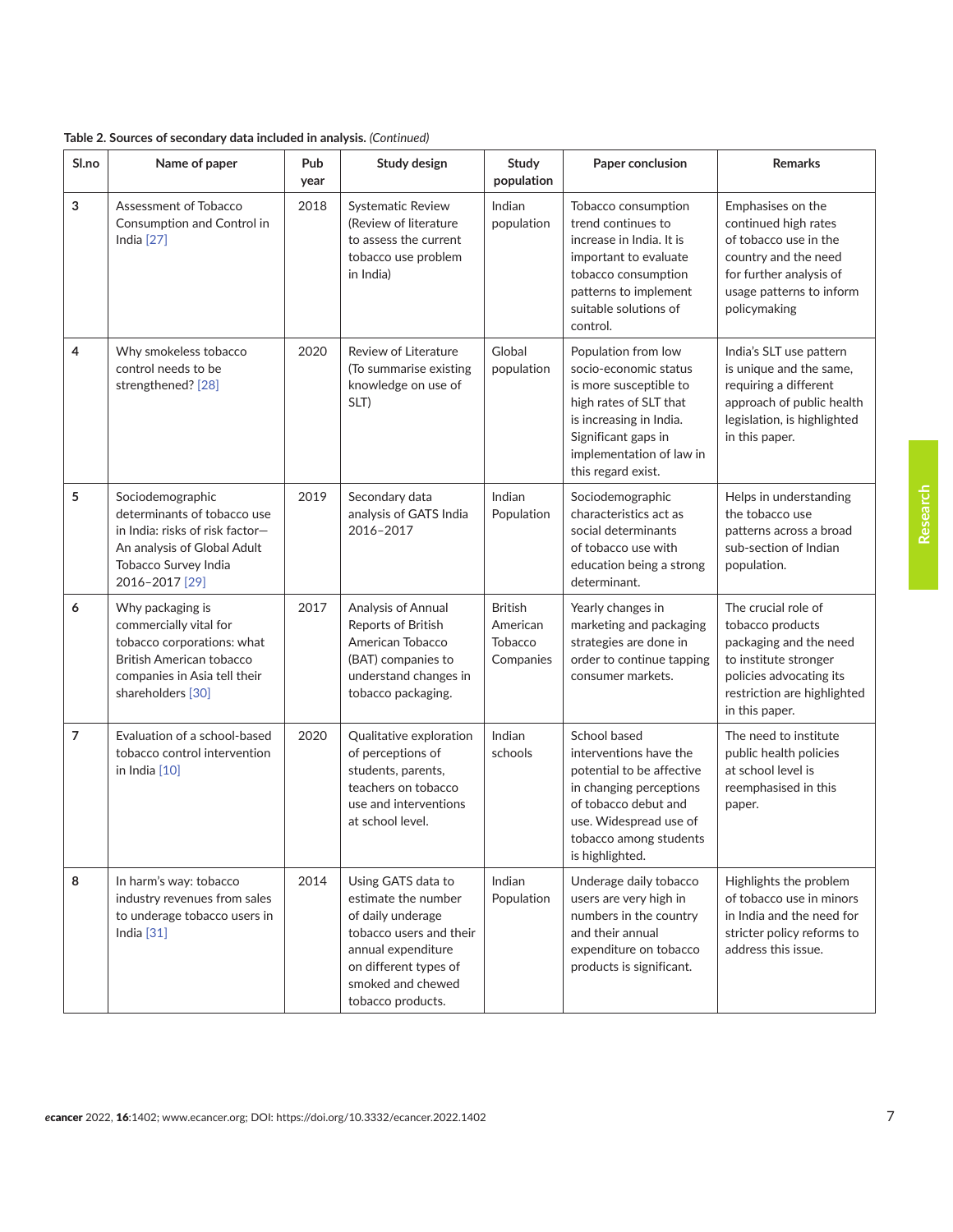| Sl.no | Name of paper                                                                                                                             | Pub<br>year | Study design                                                                                                                       | Study<br>population            | Paper conclusion                                                                                                                                                                                         | <b>Remarks</b>                                                                                                                                                                                                    |
|-------|-------------------------------------------------------------------------------------------------------------------------------------------|-------------|------------------------------------------------------------------------------------------------------------------------------------|--------------------------------|----------------------------------------------------------------------------------------------------------------------------------------------------------------------------------------------------------|-------------------------------------------------------------------------------------------------------------------------------------------------------------------------------------------------------------------|
| 9     | Health hazards for women in<br>tobacco cultivation in Andhra<br>Pradesh, India [32]                                                       | 2021        | Survey and qualitative<br>interviews of women<br>in villages in an Indian<br>state.                                                | Indian<br>village<br>women     | Women play a significant<br>role in the cultivation<br>of tobacco but the<br>associated health hazards<br>are ignored.                                                                                   | Focuses on the<br>unregulated segments<br>of tobacco trade and the<br>ethical aspects that need<br>consideration in public<br>health policies.                                                                    |
| 10    | A puff of smoke, a hole in the<br>pocket, fissure in the lungs<br>and profit in millions [33]                                             | 2019        | Case Study on tobacco<br>trade, performance and<br>taxation policies                                                               | Indian<br>tobacco<br>companies | Highlights the role large<br>tobacco industries play in<br>terms of their corporate<br>social responsibility and<br>the tradeoff between<br>economic interests<br>and environmental<br>responsibilities. | Highlights the importance<br>of looking at the political-<br>economic interests of<br>the tobacco industry and<br>consider these aspects<br>as key impact generators<br>while devising public<br>health policies. |
| 11    | Government Interventions<br>on Tobacco Control in India:<br>A Critical Review [34]                                                        | 2019        | Review of<br>effectiveness of anti-<br>tobacco legislations<br>in India based on<br>published and publicly<br>available literature | Indian<br>Population           | Implementation of<br>tobacco control law and<br>public health policies<br>need to be more<br>stringent in order to be<br>effective.                                                                      | Summarises the<br>gaps in regulatory<br>implementation with<br>recommendations well<br>supported by data.                                                                                                         |
| 12    | <b>WHO Report on Global</b><br>Tobacco Epidemic [1]                                                                                       | 2017        | Global report on<br>tobacco control<br>measures, MPOWER<br>strategy, and WHO-<br>FCTC key articles.                                | Global<br>Population           | Data on WHO-FCTC key<br>articles, their importance,<br>strategies to control and<br>prevent use.                                                                                                         | Provides a summary of<br>tobacco use and related<br>issues in light of WHO-<br>FCTC.                                                                                                                              |
| 13    | The WHO-FCTC: the<br>challenges of implementation<br>$[9]$                                                                                | 2013        | Short communication                                                                                                                | Global<br>population           | Highlights the<br>challenges faced by the<br>governments of countries<br>in implementing the<br><b>WHO-FCTC</b>                                                                                          | A comprehensive<br>summary of<br>implementation issues in<br>WHO-FCTC.                                                                                                                                            |
| 14    | Perception of tobacco use in<br>young adults in urban India:<br>a qualitative exploration<br>with relevant health policy<br>analysis [19] | 2019        | Qualitative Study<br>with analysis of health<br>policy                                                                             | Indian<br>youth                | Discusses how the young<br>adults perceive tobacco<br>debut and why they<br>use tobacco, critically<br>analyses what legislative<br>gaps enable the early<br>debut and continued use<br>in youth.        | Provides a comprehensive<br>perspective of tobacco<br>behavior and beliefs in<br>youth and highlights<br>the gaps that can be<br>addressed to make<br>regulations effective.                                      |
| 15    | Report on Tobacco Control in<br>India (Ministry of Health and<br>Family Welfare Govt. of India<br>website) [35]                           | 2004        | <b>Technical Report on</b><br>Tobacco Use in India                                                                                 | Indian<br>Population           | Detailed discussion on<br>tobacco use patterns,<br>practices, health effects,<br>socio economic effects,<br>policies and vision for<br>2020.                                                             | A comprehensive picture<br>of tobacco map of India<br>with recommended future<br>reforms.                                                                                                                         |

**Table 2. Sources of secondary data included in analysis.** *(Continued)*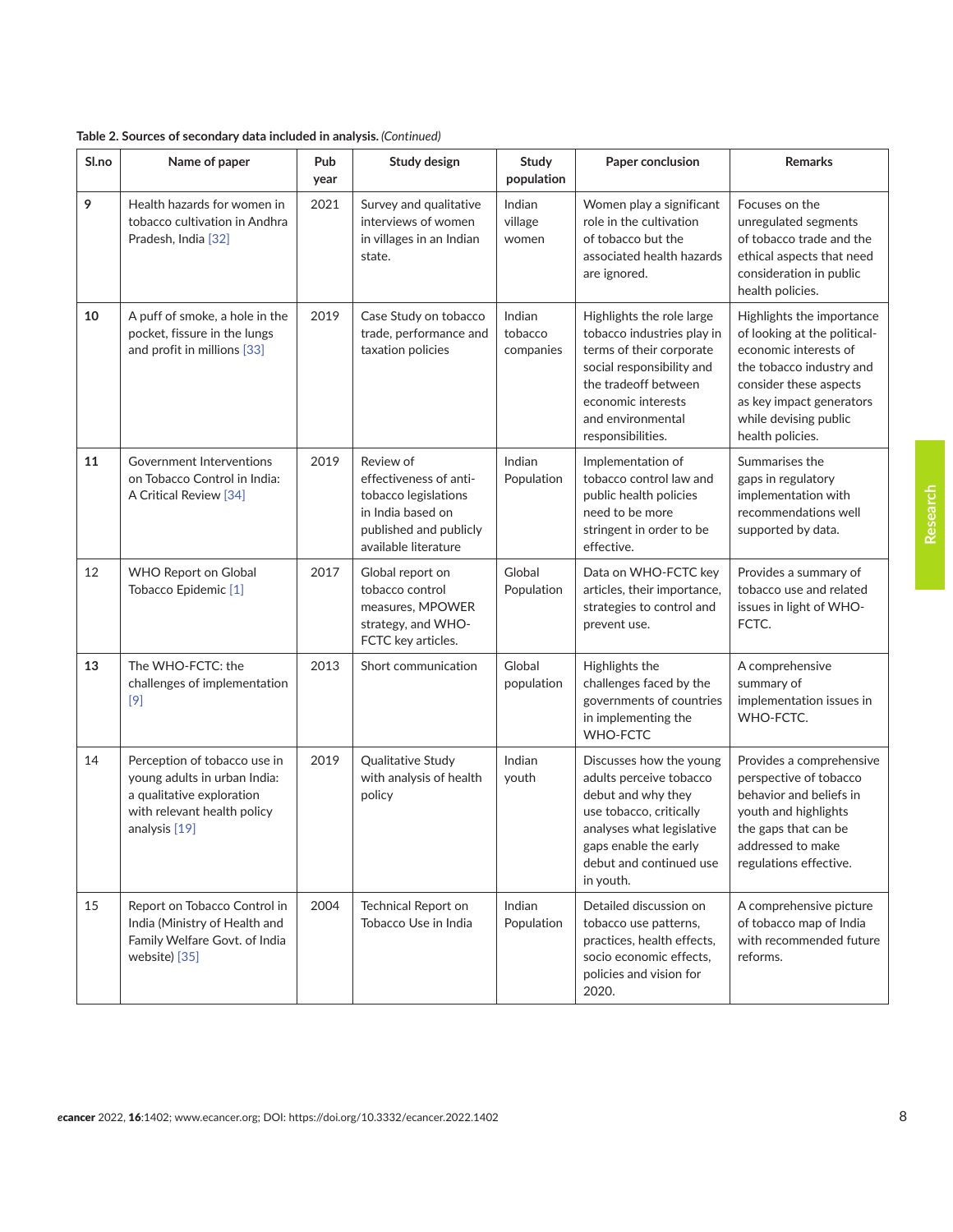<span id="page-8-0"></span>

| Table 2. Sources of secondary data included in analysis. (Continued) |  |  |  |
|----------------------------------------------------------------------|--|--|--|
|----------------------------------------------------------------------|--|--|--|

| Sl.no | Name of paper                                                                      | <b>Pub</b><br>year | Study design                                                                           | Study<br>population           | Paper conclusion                                                                                                                                                                                                               | <b>Remarks</b>                                                                                                                                                     |
|-------|------------------------------------------------------------------------------------|--------------------|----------------------------------------------------------------------------------------|-------------------------------|--------------------------------------------------------------------------------------------------------------------------------------------------------------------------------------------------------------------------------|--------------------------------------------------------------------------------------------------------------------------------------------------------------------|
| 16    | Conflicts of Interest in<br>tobacco control in India: an<br>exploratory study [36] | 2016               | Exploratory study of<br>documents on tobacco<br>industry available in<br>public domain | Indian<br>tobacco<br>industry | The article found 100<br>instances of conflicts<br>of interest and then<br>classified these under<br>sub categories; the focus<br>being the government's<br>conflicting roles and<br>engagements with the<br>tobacco industry. | Very detailed summary<br>of conflicts existing<br>within the government<br>and how the same<br>potentially impact public<br>health policies of tobacco<br>control. |



**Figure 2. Coding diagram of thematic analysis and qualitative content analysis.**

The seven main themes generated from the public policy analysis have been interwoven with the associated qualitative piece and written as one comprehensive theme (Figure 2).

The policy analysis piece compares the guidelines from WHO-FCTC and the legislations laid down in COTPA and serves as a gap analysis between the two; findings from this gap analysis are correlated with the themes generated from the interviews. The themes are rendered in this paper in association to the relevant sections of the WHO-FCTC and COTPA to demonstrate how the gaps in the policy compare to the themes generated from interviewing key stakeholders. The results section also includes the contextual placement of India in the global tobacco trade landscape to understand some of its policy decisions from a clearer perspective. Relevant excerpts from the qualitative interviews of experts have been provided against each main theme.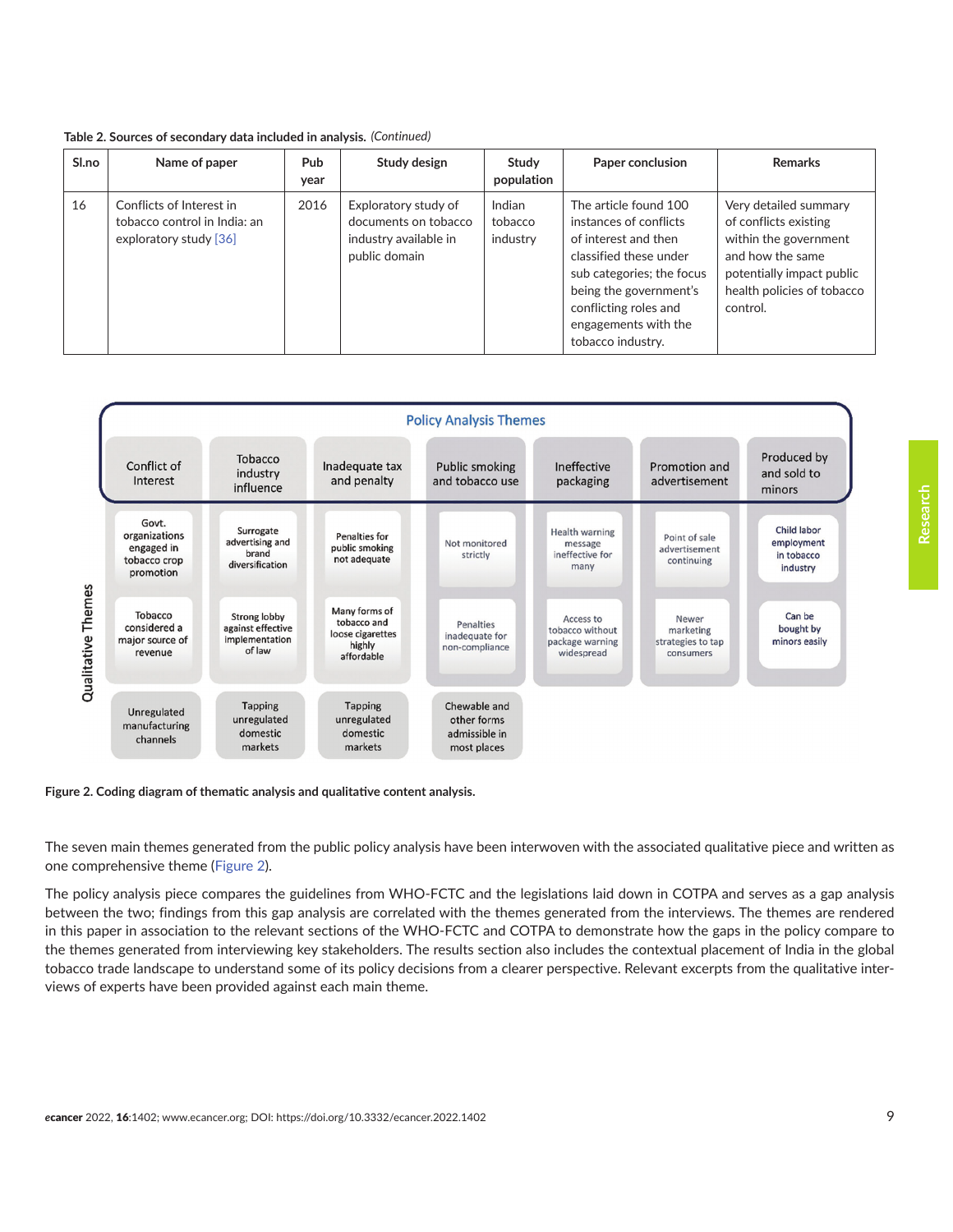## *Analysis of the content of the COTPA in light of WHO WHO-FCTC*

This section compares India's tobacco control policies with contextually relevant articles of the Framework Convention treaty by comparing both the documents in their content as well as through compliance and gaps reported in the published literature. It further analyses, the policy gaps through themes generated from the interviews.

| Framework convention treaty                                                                                                                                                                                                                                                                                                                                                                                                                                                           | Policy gap with COTPA                                                                                                                                                                                                                                                                                                      | <b>Qualitative interview</b>                                                                                                                                                                                                                                                                                                                                                                                                                                                                                                                                                                                                                                                                                                                                                                                                                |
|---------------------------------------------------------------------------------------------------------------------------------------------------------------------------------------------------------------------------------------------------------------------------------------------------------------------------------------------------------------------------------------------------------------------------------------------------------------------------------------|----------------------------------------------------------------------------------------------------------------------------------------------------------------------------------------------------------------------------------------------------------------------------------------------------------------------------|---------------------------------------------------------------------------------------------------------------------------------------------------------------------------------------------------------------------------------------------------------------------------------------------------------------------------------------------------------------------------------------------------------------------------------------------------------------------------------------------------------------------------------------------------------------------------------------------------------------------------------------------------------------------------------------------------------------------------------------------------------------------------------------------------------------------------------------------|
| Article 3. Objective of the treaty<br>WHO-FCTC Article 3 summarises<br>the primary objective of the treaty<br>being 'to protect present and future<br>generations from the devastating health,<br>social, environmental and economic<br>consequences of tobacco consumption<br>and exposure to tobacco smoke'. It<br>urges governments to implement the<br>framework at the national, regional and<br>international level to reduce use and<br>exposure of tobacco in the population. | The act intends to prohibit<br>advertisement, regulation of trade and<br>commerce and production supply and<br>distribution of cigarettes and other<br>tobacco products but Conflicting policies<br>of the Government enable promoting<br>enables Promoting tobacco production<br>and at the same time restricting its use | there is no interdepartmental coordination, like tobacco control is<br>managed by different departments like revenue department collects<br>the money and trade and farmers ministry is promoting the tobacco<br>board and supporting the tobacco industry and their mission is<br>augmenting the services and supporting helping the development of<br>the tobacco industry and the agricultural department is promoting<br>tobacco cultivation and when different departments are working<br>with different missions in terms of tobacco control and there is no<br>coordinated policies adapted and they don't work togetherone<br>department is suffering here to control tobacco where as another<br>department is striving hard to promote tobacco' (In charge of a<br>Tobacco cessation clinic in an Oncology Center, Kerala, India) |

Article 47 of the Indian constitution published in 1948 explicitly mentioned that the State will endeavour to prohibit intoxicating drinks and drugs unless the use was medicinal [\[35\]](#page-18-0). Tobacco was, however, treated as a major source of public revenue along with applying legal control on its use. The Indian parliament and lawmakers had been big advocates for tobacco control, but the tobacco industry took a firm stand indicating huge financial losses. This was the first evidence among many instances of exercising contradictory public policies. The Tobacco Act was enacted by the parliament in 1975 and the Indian Tobacco Board was also constituted under the Ministry of Commerce to develop the tobacco industry [\[37\].](#page-18-0) These conflicting forces historically delayed legislative changes towards tobacco control. After half a century of independence, the Cigarettes Act was passed in 2003 [\[25\].](#page-17-0)

There are a few noted entities aiding and facilitating the production of tobacco in India. The Indian Tobacco Board and agricultural research institutes in different states in India are facilitating its sustained growth alongside several large business enterprises [\[35\].](#page-18-0) The Indian Tobacco Board also acted as a seed bank, a seed research body and gives loans to farmers [\[25\]](#page-17-0). Constituted in 1966, the Indian Tobacco Development Council aided in planning and execution of tobacco production and marketing. The bidi manufacturing industry is another big actor that is rapidly becoming an organised corporate sector. The thriving tobacco industry thus remains a major barrier to tobacco control. With a constantly growing sales turnover over the last decade, this industry is also a major employer. The industry spends millions of dollars in researching consumer behaviour, advertising and tapping new segments of the market [\[38\].](#page-18-0) While the Ministry of Health and Family Welfare focuses on tobacco control measures, the Ministry of Commerce and Industry promotes tobacco as a crop at the same time [\[25\].](#page-17-0) The tobacco industry also gets represented in government meetings as representatives of the food industry through brand diversification aiming to influence public health decisions taken in favour of tobacco control [\[25\].](#page-17-0)

| Framework convention treaty                                                                                                                      | Policy gap with COTPA                                                                   | <b>Qualitative interview</b>                                                                                                                                                                                                                                                                                 |
|--------------------------------------------------------------------------------------------------------------------------------------------------|-----------------------------------------------------------------------------------------|--------------------------------------------------------------------------------------------------------------------------------------------------------------------------------------------------------------------------------------------------------------------------------------------------------------|
| Article 5.3 Protect tobacco policies<br>from commercial and other vested<br>interests of the tobacco industry in<br>accordance with national law | Enables punishment for advertisement<br>but fails to protect from industry<br>influence | 'What is very disturbing is the place of work the cancer centre that I am<br>attached to, in the periphery there are half a dozen tobacco shops so it's<br>like you know we are not taking care of the prevention aspects' (Clinical<br>Psychologist working in an NGO for Cancer Prevention, Mumbai, India) |

|  |  |  |  |  | Theme 2. Failure to shield from influence of tobacco industry. |  |
|--|--|--|--|--|----------------------------------------------------------------|--|
|--|--|--|--|--|----------------------------------------------------------------|--|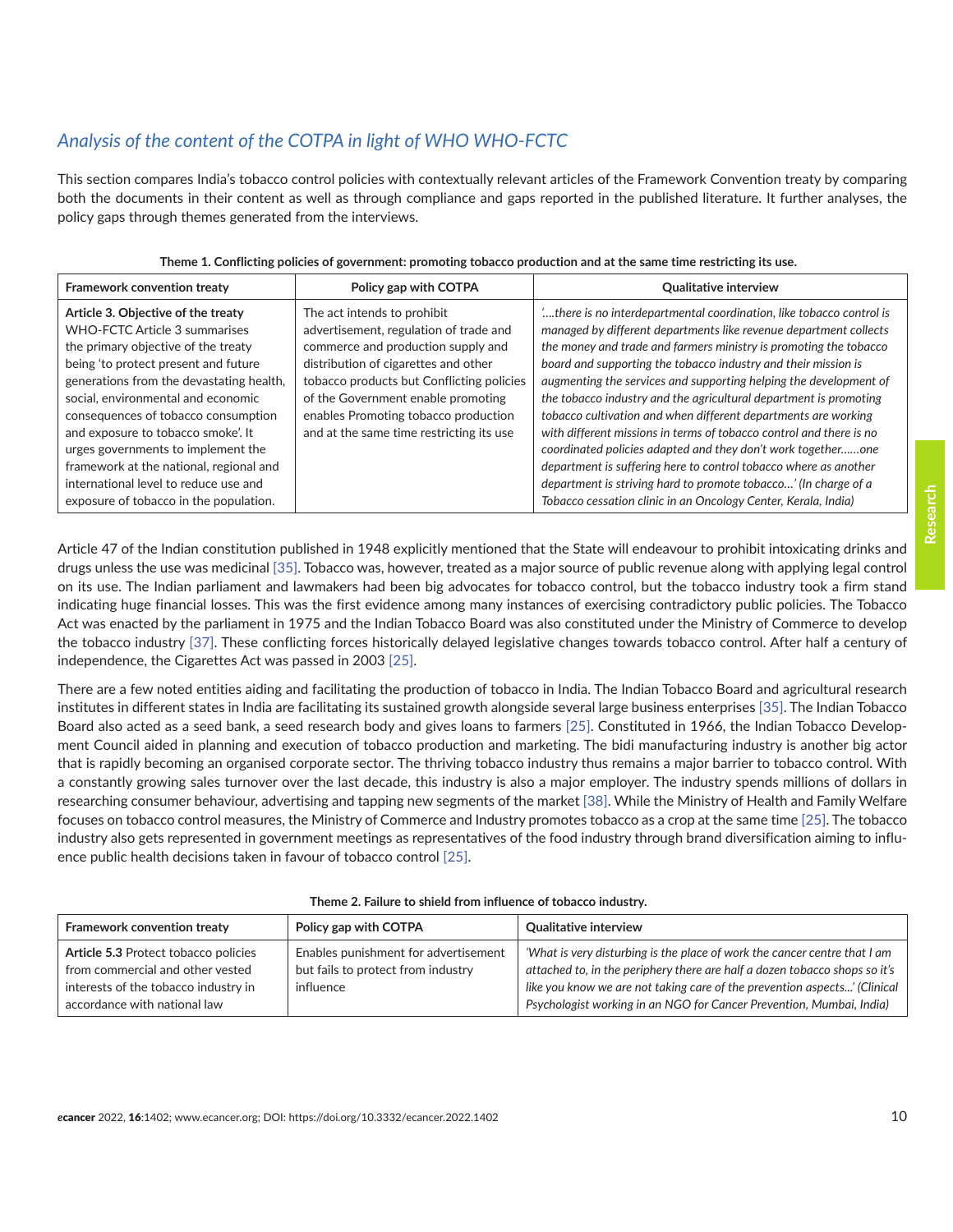Article 5.3 of the WHO-FCTC treaty requires 'the signatories to protect public health tobacco control policies from commercial and vested interests of the tobacco industry' [\[14\].](#page-17-0) Article 5.3 is known to be the most widely debated and noncompliant section under the WHO-FCTC. Published and anecdotal evidence and the history of tobacco trade reaffirm the government's conflicting roles in tobacco control in India with no national policy to protect public health interests from tobacco industry and to limit the interaction of government agencies with the tobacco industry therefore making implementation of article 5.3 ineffective [\[25,](#page-17-0) [36\]](#page-18-0). There are also reports of conflict of interest existing within administrative positions where individuals hold positions or stakes both in tobacco companies and within bodies responsible for controlling of the tobacco epidemic [\[25,](#page-17-0) [36\]](#page-18-0). Tobacco continues to be a prime contributor to the Indian economy. Its potential for generating consistent revenue, employment for millions and the capacity of export to the whole world had made the tobacco industry a highly sought-after trade in India [\[35\].](#page-18-0) India currently produces approximately 730 million kg of dry tobacco annually [\[39\].](#page-18-0) This makes India the second largest tobacco producer and exporter (260 million kg) globally [\[39\].](#page-18-0) Over the years, the tobacco industry has grown from being only a cash crop to a manufacturing industry with huge commercial interest due to the combination of strong prices, high domestic consumption and demand for export. Indian tobacco is exported to more than 100 countries currently [\[35, 39\]](#page-18-0). Dominated by multinational corporations, the organised sections of this industry play a huge role in supporting its growth. This poses a great challenge for public health policymakers. There is also an unrecognised domestic market other than cigarettes and bulk of production is done in this category, while cigarettes account for only 30% of production [\[35\]](#page-18-0). However, domestic production data for these forms are not easily available indicating inability of the system to monitor this unregulated domestic market [\[40\].](#page-18-0) Despite growing public health concerns, tobacco industry in India is thriving due to this employment and revenue generating capabilities. It was able to lobby against implementation of 85% package warning on cigarette packets and, therefore, leading to delay in implementation of the same [\[25\]](#page-17-0). The production of bidi is a highly labour-intensive activity [\[35\].](#page-18-0) The leaf growing industry employs people in the magnitude of many millions and mostly from regional and rural communities with little or no education, the unorganised sector employs millions of tribal indigenous people [\[40\]](#page-18-0). Tobacco is used in a wide variety of ways in India such as smoking, chewing, applying, sucking and gargling; for each of these types, a wide range of tobacco products are available [\[26\]](#page-17-0). Often, they are locally manufactured or prepared by the seller or user. Many of these do not pass through any formal production, supply and distribution chain, thus remaining largely unrecognised and unregulated. These alternative forms are also cheaper leading to high rates as well as early debut of use in lower socio-economic classes [\[26,](#page-17-0) [38\]](#page-18-0). While the use of smokeless tobacco (SLTs) is the second most common form in the country, legislative measures historically have focused on smoked tobacco only, therefore, allowing the tobacco industry to continue expanding its market [\[26\].](#page-17-0) In addition, tobacco companies have historically attempted and continued to invest in research on nicotine replacement therapy (NRT) products and their variations in form; therefore, tapping the consumer markets who are trying to quit smoking, often this has led to users opting for both tobacco products as well as NRTs [\[41\]](#page-18-0).

| Theme 3. Demand reduction proposals through taxation and pricing. |  |  |  |  |  |  |  |
|-------------------------------------------------------------------|--|--|--|--|--|--|--|
|-------------------------------------------------------------------|--|--|--|--|--|--|--|

| Framework convention treaty                                                                                                                                                                           | Policy gap with COTPA                                   | <b>Qualitative interview</b>                                                                                                                       |
|-------------------------------------------------------------------------------------------------------------------------------------------------------------------------------------------------------|---------------------------------------------------------|----------------------------------------------------------------------------------------------------------------------------------------------------|
| <b>Article 6.</b> 'implementing tax policies and, where<br>appropriate, price policies, on tobacco products<br>so as to contribute to the health objectives<br>aimed at reducing tobacco consumption' | Inadequate taxation to act as a deterrent to<br>smoking | they (students) can buy it anywhere with their<br>pocket money ' (Clinical Psychologist working in<br>an NGO for Cancer Prevention, Mumbai, India) |

Article 6 of the WHO-FCTC treaty recommends implementation of taxation and pricing policies for demand reduction [\[14\].](#page-17-0) Currently, the Indian law does not specify taxation and pricing rules for any forms of tobacco specifically and taxation is focused on cigarettes allowing SLT manufacturers to use legal loopholes to continue production and distribution through unregulated channels [\[16, 28\].](#page-17-0) Studies report a decline in India's tobacco taxation compliance [\[42\].](#page-18-0) Tobacco products are taxed in the country at two levels, the centre (excise duty) and the state. Current prices of these products are highly affordable for the general public. The cheapest retail sale price (including tax) for a pack of 20 cigarettes is INR. 38 (US\$ 0.57). The most popular brand cost INR 106 (US\$ 1.59) for a pack of 20 cigarettes [\[43,](#page-18-0) [44\].](#page-18-0) The smokeless forms, which are consumed more than cigarettes, are priced much lower [\[45\].](#page-18-0) A packet of 20 bidis would cost only INR 10 (US\$ 0.15) and a pack of chewing tobacco would be INR 7 (US\$ 0.1) [\[43,](#page-18-0) [44\].](#page-18-0) Furthermore, cigarettes are taxed at 60.39% of total retail price, but bidi is taxed at 19.74% only and chewable tobacco is taxed at 50.98% [\[43, 44\]](#page-18-0). This does not reflect a good policy choice as the current estimated users of bidis are much higher than cigarette smokers in the country [\[13\]](#page-17-0). There are other legal gaps such as manufacturers producing less than 2 million pieces annually do not have to pay any excise duty. Due to this, reportedly 90% of the chewing tobacco manufacturers escape excise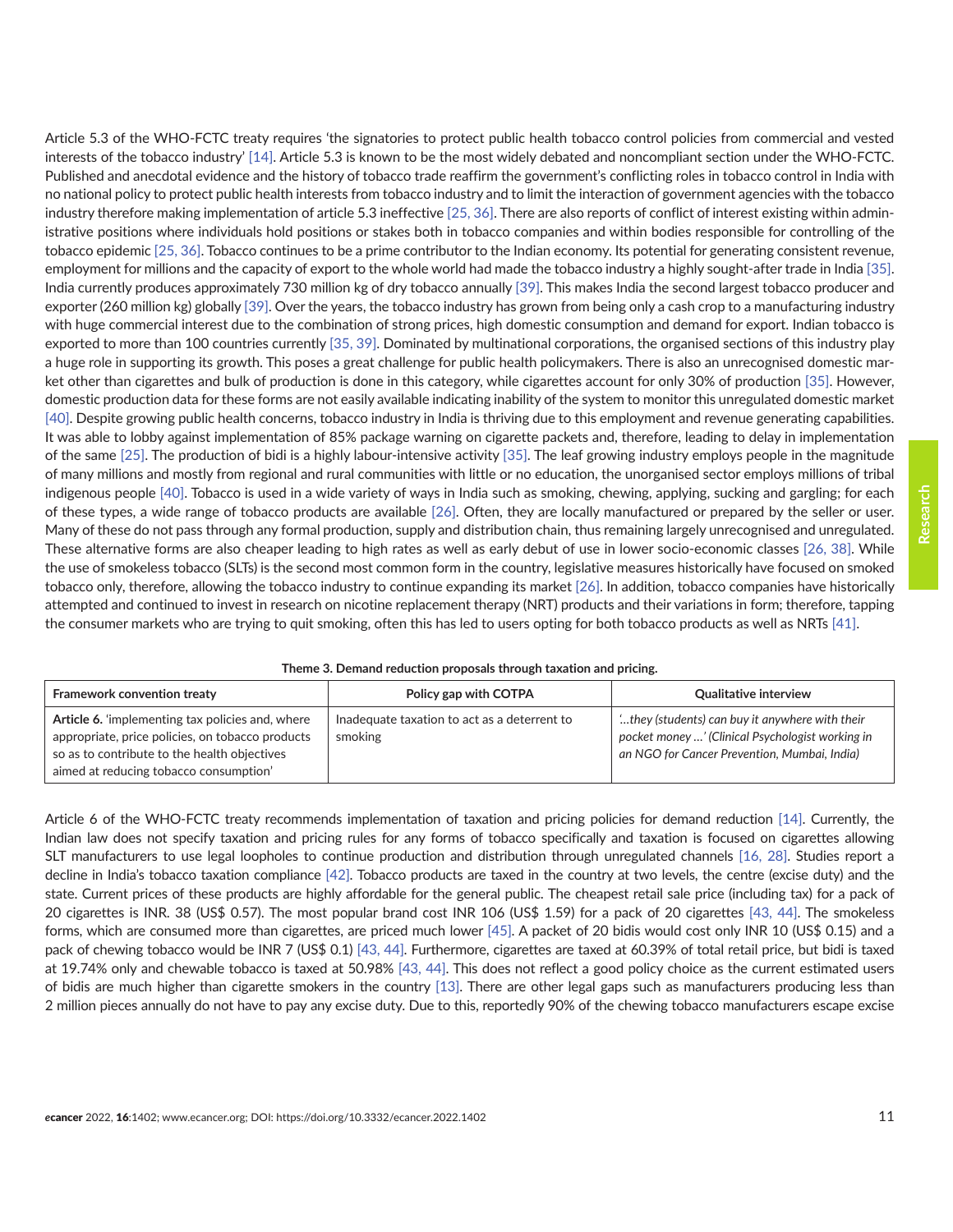duties by reporting only 10% of their production [\[46\]](#page-18-0). India is the only country which has length wise and filter-based excise duty put on cigarettes. The tobacco companies have invented 'mini' and 'non-filter' cigarettes to pay less tax due to the smaller size and low filter [\[47\]](#page-18-0). Overall, cigarettes in India are not less affordable than before [\[43, 44\],](#page-18-0) and the tax and prices imposed did not attain the goal of demand reduction significantly.

| Framework convention treaty                                                                                                                                                                                                                                                                                                                                                                                                                                                                              | Policy gap with COTPA                                                                                                                                                                                          | Policy gap and qualitative theme                                                                                                                                                                                                                                                                                                                                                                                                                                                                                                                                                                                                                                                                                               |
|----------------------------------------------------------------------------------------------------------------------------------------------------------------------------------------------------------------------------------------------------------------------------------------------------------------------------------------------------------------------------------------------------------------------------------------------------------------------------------------------------------|----------------------------------------------------------------------------------------------------------------------------------------------------------------------------------------------------------------|--------------------------------------------------------------------------------------------------------------------------------------------------------------------------------------------------------------------------------------------------------------------------------------------------------------------------------------------------------------------------------------------------------------------------------------------------------------------------------------------------------------------------------------------------------------------------------------------------------------------------------------------------------------------------------------------------------------------------------|
| Article 4. 'effective legislative, executive,<br>administrative or other measures should be<br>contemplated at the appropriate governmental<br>level to protect all persons from exposure to<br>tobacco smoke'.<br>Article 8.  implementation of effective<br>legislative, executive, administrative and/<br>or other measures, providing for protection<br>from exposure to tobacco smoke in indoor<br>workplaces, public transport, indoor public<br>places and, as appropriate, other public places'. | Focus on banning public smoking as<br>opposed to public use of any form of<br>tobacco. Definition of 'public smoking'<br>renders legal loopholes. Responsibility<br>is on general public to report violations. | , they continue to say that we have a designated smoking area,<br>only in that area they can smoke but 100 people if they stand<br>there and smoke and 200 people just walking by the side of<br>that, there is no logic of having a non-smoking area and smoking<br>area,and that has to be completely removed there is no<br>concept of designated smoking area when we talk about a ban<br>on smoking in public places, and they also say that if it is an<br>open space smoking is allowed so there is a bus stand and it is<br>an open space and majority of the cases there are 5 -6 people<br>and children and they are standing there' (In charge of tobacco<br>cessation clinic in an Oncology Center, Kerala, India) |

Framework Convention Article 8 recommends providing protection against exposure to second hand smoke in public places [\[14\]](#page-17-0). The COTPA bans smoking in most public places such as workplace, hospitals, educational institutions, etc. [\[16\].](#page-17-0) But 3 out of 10 adults working indoors are exposed to second hand smoke [\[27\].](#page-17-0) As per the law, smoking rooms are to be provided in airports, hotels and restaurants and other public places housing more than 30 people [\[16\].](#page-17-0) However, penalty for smoking in a public place is only INR 200 (US\$3) which is affordable by most and is hardly of any deterrent value. It is also the responsibility of general population to report defaulters; therefore, making the surveillance of smoking in public places less stringent. However, definition and interpretation of a 'public' space in a populous country like India can be confusing leading to noncompliance and mismatched expectations between the treaty and the law [\[48\]](#page-18-0).

Majority of the population uses chewable forms of tobacco often in public places and indoors, without having to comply with any stringent norms [\[49\]](#page-18-0). Several state or region-specific anti-spitting regulations exist such as in Goa, Mumbai, Delhi, Kerala, Tamil Nadu, Uttarakhand and West Bengal to name a few. Overall, the current law misses out India's unique use of smokeless tobacco and bans only smoking in public.

| Framework convention treaty                                                                                                                                                                                                                                     | <b>COTPA regulation</b>                                                                                                                                                                                                                                                                                                                                                                               | Policy gap and qualitative theme                                                                                                                                                                                                                                                                                                                                                                                                                                                                                                                                                             |
|-----------------------------------------------------------------------------------------------------------------------------------------------------------------------------------------------------------------------------------------------------------------|-------------------------------------------------------------------------------------------------------------------------------------------------------------------------------------------------------------------------------------------------------------------------------------------------------------------------------------------------------------------------------------------------------|----------------------------------------------------------------------------------------------------------------------------------------------------------------------------------------------------------------------------------------------------------------------------------------------------------------------------------------------------------------------------------------------------------------------------------------------------------------------------------------------------------------------------------------------------------------------------------------------|
| Article 11. 'each unit packet and<br>package of tobacco products and any<br>outside packaging and labelling of such<br>products also carry health warnings<br>describing the harmful effects of<br>tobacco use, and may include other<br>appropriate messages'. | Mandates pictorial and written package<br>warning, in local languages. But unable to<br>regulate tobacco sold through small and<br>domestic trades in rural and semi urban India,<br>in many forms. Most of the package labelling<br>are in English. Warning and information on<br>content of package is misleading due to<br>promotional naming of products attracting<br>different consumer groups. | " majority of the people in this population they don't know<br>English and the pictorial message is printed in English it is<br>either printed in English or Hindi so how many people can<br>(understand) when the pictorial message is clubbed with the text<br>message the impact is more so they can't read it so sometimes<br>the pictures doesn't make any sense for the user so those things<br>you know have to be very strongly implemented by the govt. that<br>they have to print the text message in the vernacular language'<br>(Professor of Community Oncology, Kerala, India) |

#### **Theme 5. Health warning on packaging and labelling of tobacco products.**

Article 11 of the WHO-FCTC treaty recommends tobacco product packaging guidelines and labelling of packets with information on ill effects as well as contents of the package, to warn consumers [\[14\].](#page-17-0) As per COTPA, health warning on tobacco packets, pictorial and written, is supposed to cover 85% of the product package on both sides. In addition, use of information such as 'light', 'ultra-light', 'low tar', etc. is banned as the same is used by tobacco companies as a marketing strategy and misleads the consumers into using tobacco with an assumption that it is less harmful [\[50\]](#page-19-0). But due to the availability of unpackaged, loose cigarettes and bidis, made by small manufacturers and also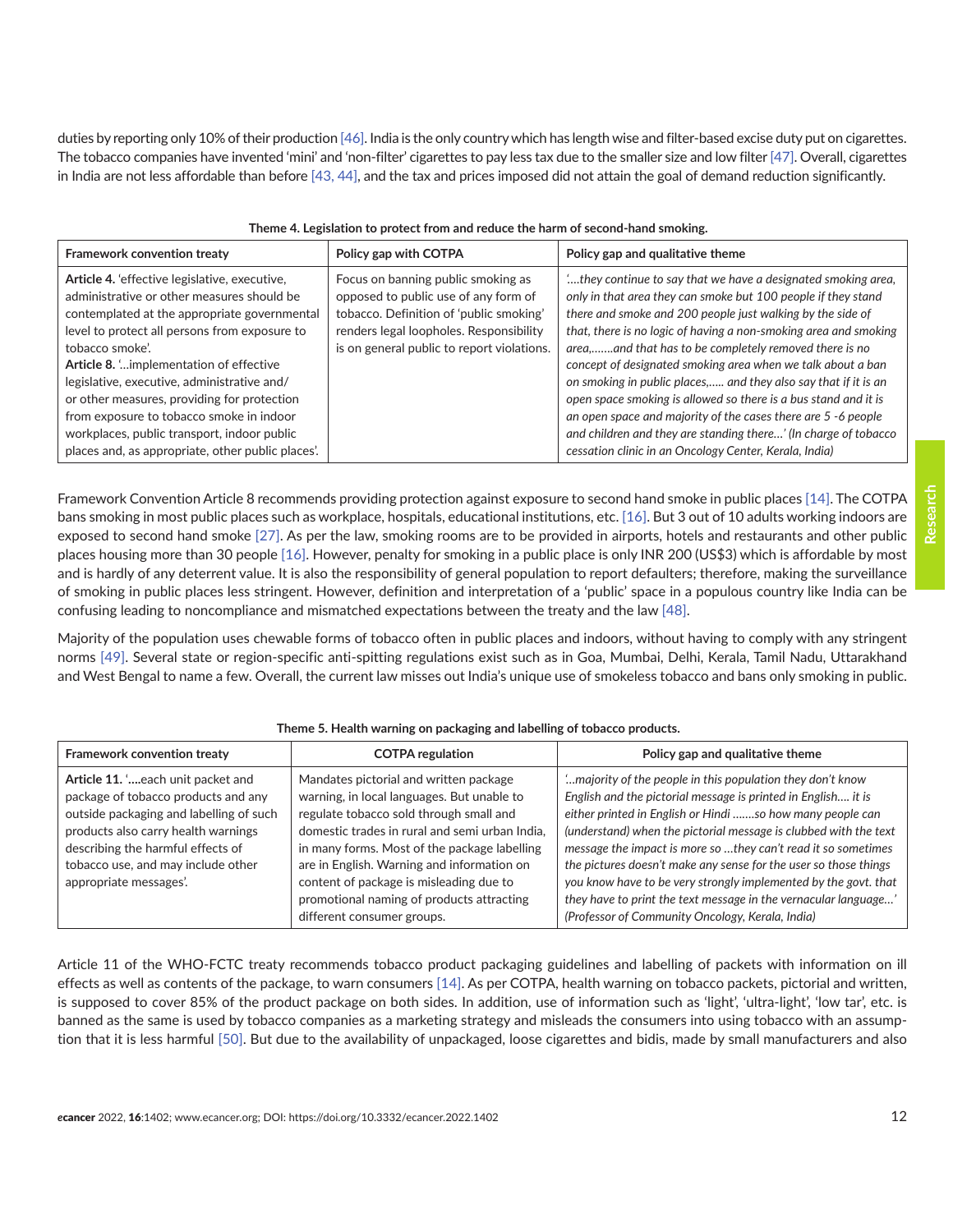often domestically, many tobacco users do not get to see these package warnings as they buy the cheaper, local variants as well as they buy loose cigarettes. This is more common in rural and semi-urban India where tobacco packets do not bear pictorial warnings. In addition, there are cigarettes available with packets mentioning 'light', 'smooth', 'mild', etc. leading the consumers to believe that they are not being subjected to as much harm [\[50\]](#page-19-0), and even with pictorial and written warnings, the understanding of these warning images by the illiterate population remains questionable [\[50\]](#page-19-0). The Global Adult Tobacco Survey on India indicated that only half of the people (54.7%) were aware of health warnings, and lesser educational attainment was linked to persistent tobacco use as compared to those with higher education attainments. This makes it crucial to re-consider the effectiveness of packaging and labelling of tobacco products on the larger population, who may be uneducated [\[51\].](#page-19-0) Another study reported that 25.6% of tribal villagers were aware of pictorial warning but only 21% could interpret the intended meaning [\[27,](#page-17-0) [51\]](#page-19-0). In addition, compliance to WHO-FCTC article 9 describing the need to print tobacco content on packaging is not fully implemented in India due to various indigenous forms of tobacco being produced locally, available domestically through unregulated manufacturing channels [\[28\]](#page-17-0). Published data proves that tobacco companies spend a significant proportion of their budget to research on the perception of users on product packaging in order to design new forms of packets to make package labelling ineffective [\[30\]](#page-17-0).

#### **Theme 6. Promotion and advertisement of tobacco products.**

| Framework convention treaty                                                                                                                            | <b>COTPA regulation</b>                                                                                                                                       | Policy gap and qualitative theme                                                                                                                                                                                                                                                                 |
|--------------------------------------------------------------------------------------------------------------------------------------------------------|---------------------------------------------------------------------------------------------------------------------------------------------------------------|--------------------------------------------------------------------------------------------------------------------------------------------------------------------------------------------------------------------------------------------------------------------------------------------------|
| Article 13. 'Each Party shall, in<br>accordance with its constitution or<br>constitutional principles, undertake<br>a comprehensive ban of all tobacco | Bans advertisement of tobacco products<br>but cigarette companies continue to<br>use legal loopholes and exercise point<br>of sale advertisement on shops and | tobacco is injurious to health but you know this hero is smoking (in<br>the movie) so what is the point saying all this because people won't<br>give that attention, it's very microscopic also otherwise you have to<br>show in a very big font size but it is so microscopic people won't give |
| advertising, promotion and sponsorship'.                                                                                                               | supermarkets selling tobacco.                                                                                                                                 | attention' (Professor of Community Oncology, Kerala, India)                                                                                                                                                                                                                                      |

Article 13 of the WHO-FCTC treaty recommends restrictions on tobacco advertising and promotion and a comprehensive ban on sponsorships [\[14\].](#page-17-0) As per COTPA, advertising through most forms of mass media is banned [\[16\]](#page-17-0), but it allows point of sale advertisement in shops and does not ban direct and indirect sponsorships by tobacco companies. In collaboration with the Central Board of Film Certification the rules regulate the portrayal of tobacco use in mass media [\[43, 44\].](#page-18-0) But the tobacco companies continue to practice surrogate advertisement, brand diversification strategies where they advertise non-tobacco products using the same brand name using loopholes in the law. Tobacco industry still holds a prominent place in the Indian advertising world [\[35\]](#page-18-0) through these surrogate advertisement and brand diversification strategies. Tobacco companies also conduct targeted promotional campaigns for women, adolescents and youth [\[27\].](#page-17-0) A study reported a total sale value for non-tobacco products of a company was INR 67.1 million (US\$ 1.45 million) but it spent INR 244.6 million (US\$ 5.56 million) in advertising for the same. This proves that ads are made promoting tobacco products the name of non-tobacco products [\[52\].](#page-19-0) Overall, inability of the law to regulate these advertisements remains the biggest challenge of current times.

#### **Theme 7. Prohibiting production by and sale to minors.**

| Framework convention treaty                                                                                                                                                                                                                              | <b>COTPA regulation</b>                                                                                                                                                                                                                                                                    | Policy gap and qualitative theme                                                                                                                                                                                                                                                                                                                                                                                                                                                                                                                                                                                                                                                                                                                                                                                                                                                 |
|----------------------------------------------------------------------------------------------------------------------------------------------------------------------------------------------------------------------------------------------------------|--------------------------------------------------------------------------------------------------------------------------------------------------------------------------------------------------------------------------------------------------------------------------------------------|----------------------------------------------------------------------------------------------------------------------------------------------------------------------------------------------------------------------------------------------------------------------------------------------------------------------------------------------------------------------------------------------------------------------------------------------------------------------------------------------------------------------------------------------------------------------------------------------------------------------------------------------------------------------------------------------------------------------------------------------------------------------------------------------------------------------------------------------------------------------------------|
| Article 16. 'effective legislative,<br>executive, administrative or other<br>measures at the appropriate<br>government level to prohibit the<br>sales of tobacco products to persons<br>under the age set by domestic law,<br>national law or eighteen'. | Bans selling of tobacco products at<br>certain places and to minors. However,<br>minors continue to be able to access<br>tobacco without any hindrance near<br>schools and colleges. The unregulated<br>part of tobacco industry employs children<br>in huge numbers to manufacture bidis. | 'bidi rolling industry provides a huge opportunity for subsistence labour<br>and earning so in a way the govt promoted bidi rolling in certain in<br>terms of helping and giving some promotion and that's why the bidi<br>welfare act also came to give some official support to the bidi labours'<br>(Communication Head of an NGO, West Bengal, India)<br>but that factory hardly employs 200 people but they employ 20, 30<br>thousand 40 thousand people in the backyard and they are invisible<br>and especially when they are children you don't see them so it's a huge<br>exploitation thing' (Communication Head of an NGO, West Bengal, India)<br>around 33% of children are girls under 14 who are engaged in bidi<br>labour and basically it starts from around age of 6 below 6 basically<br>nobody rolls bidi' (Communication Head of an NGO, West Bengal, India) |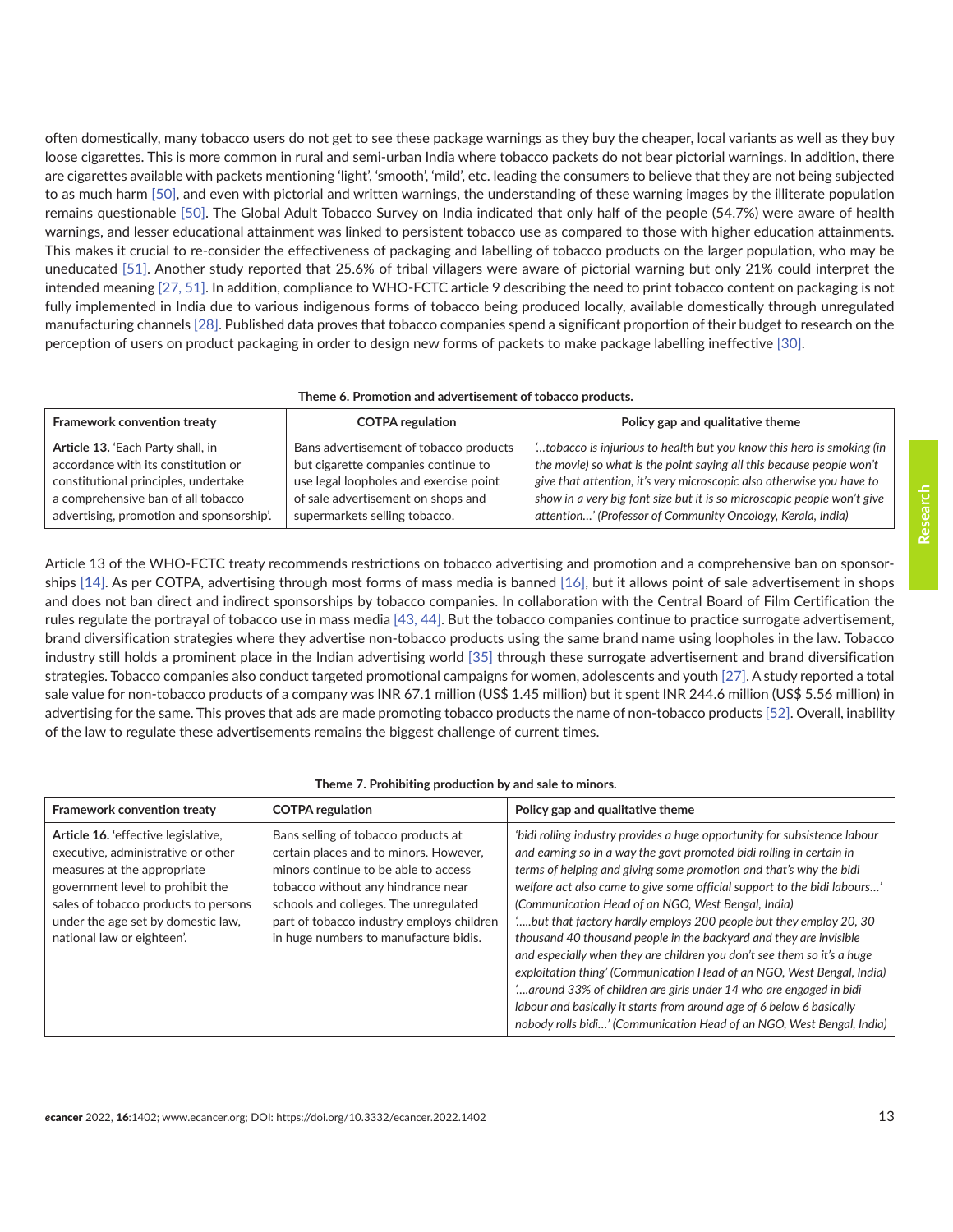**Research**

displaying tobacco products at points of sale in the shops and bans minors from handling or selling tobacco products. But the tobacco manufacturing sector, especially the bidi industry, employs children in large numbers. Additionally the sale of loose cigarettes and SLTs attract young users [\[19, 26,](#page-17-0) [31\]](#page-18-0). 625,000 children in India between the age of 10 to 14 use tobacco in some form as per the WHO Tobacco Atlas [\[10\].](#page-16-0) Studies have reported that today's adolescents and youth are able to purchase tobacco products easily within close proximity to their schools and colleges without having to show any proof of age [\[19,](#page-17-0) [51\]](#page-19-0). There are more than 5 million underage users of tobacco in India [\[31\].](#page-18-0) Evidence indicates that a younger debut of tobacco leads to a higher likelihood of its sustaining long-term use [\[31\];](#page-18-0) the ease with which Indian adolescents are able to access and use tobacco poses a serious threat serious threat to the long-term success of its tobacco control initiatives and regulations.

Article 16 of the Framework Convention treaty prohibits sale of tobacco products to and by minors [\[14\]](#page-17-0). The Indian law prohibits selling tobacco to minors and bans tobacco sale within hundred yards of educational institutions or through vending machines [\[16\].](#page-17-0) It restricts

In addition to this, a major ethical and legal issue imposed by the country's tobacco industry is employment of children. Out of nearly 5.5 million bidi hand rollers, 85% are women and children [\[27,](#page-17-0) [32, 43, 44\]](#page-18-0). The children work from home without any safety regulation. They are often victims of untreated tobacco exposure related illnesses such as the green tobacco sickness [\[53\]](#page-19-0). The current tobacco control law does not specifically address the role of minors working in tobacco industry. It is hard to know the actual numbers of these children due to the informal nature of employment, but estimates range up to one million [\[54\]](#page-19-0). Hence, the current Indian law fails to comply with this treaty requirement.

## **Discussion**

The present paper synthesised qualitative data obtained from experts alongside those obtained from secondary data related to tobacco usage in India. The various themes that emerged from the qualitative data include: 'Conflicting policies of Government: Promoting tobacco production and at the same time restricting its use', 'Failure to shield from influence of tobacco industry', 'Demand reduction proposals through taxation and pricing', 'Legislation to protect from and reduce the harm of second-hand smoking', 'Health warning on packaging and labelling of tobacco products', 'Promotion and advertisement of tobacco products', 'Prohibiting sale to and by minors'.

The present study had a limitation of being conducted from a single centre, but the authors tried to include views of a of a diverse range of experts from around the country. Due to the sensitive nature of the study question, the study team faced challenges in terms of participant recruitment and applied a purposive sampling approach. It included participants from major metro cities as well as rural India. However, themes generated from the interviews did reach saturation within the limited number of people who were willing to give the interview. The experts were asked about their views and as a result often covered issues in retrospect. The study did not cover emerging issues related to e-cigarettes and did not discuss in detail gaps in tobacco cessation services as well as issues related to Nicotine Replacement Therapy and products. Part of the analysis is based on secondary data, and this has its own limitation being guided by the quality of the primary data that these articles are based on. The figures of the annual turnover of the tobacco industry are based on published consolidated figures of 2010, and more recent update of this could not be found. Strengths of the study include its design adhering to COREC guidelines [\[24\],](#page-17-0) and the use of robust qualitative methods alongside well accepted frameworks for policy analysis [\[22\]](#page-17-0) commenting on the tobacco epidemic from a country that has the second highest tobacco consumption globally.

India has played a crucial role in the history of global tobacco trade. The British started growing tobacco in India as a cash crop both for domestic consumption and foreign trade. By 1930, the bidi industry, a smoked form of tobacco, became a significant entity in India and the first cigarette factory, the Indian Tobacco Company was established in 1906 [\[35\]](#page-18-0). There were also other chewing forms of tobacco such as 'gutkha' which got rapidly commercialised in the past few decades. With the introduction of gutkha and similar other SLT products thereafter, the consumption of chewing tobacco has opened a new battle ground between commercial interests of tobacco players and public health policies in India. Despite legislative measures being in place for decades, due to the uniqueness of its tobacco forms and usage, tobacco control measures have suffered from failure in many aspects due to its inability to address specific issues [\[25\].](#page-17-0) Tobacco control in India has come a long way since enactment of the Cigarettes Act in 1975; however, the success of the regulations, supported by several rulings by the Supreme Court against the promotion of tobacco, had suffered due to the lack of implementation and coverage. India continues to reap fiscal benefits from the tobacco trade with an annual turnover value of leading companies exceeding US\$ 450 million [\[50\]](#page-19-0). In fact, newer varieties of tobacco products have been introduced to the Indian market over the last decade. The Indian tobacco export trend also shows a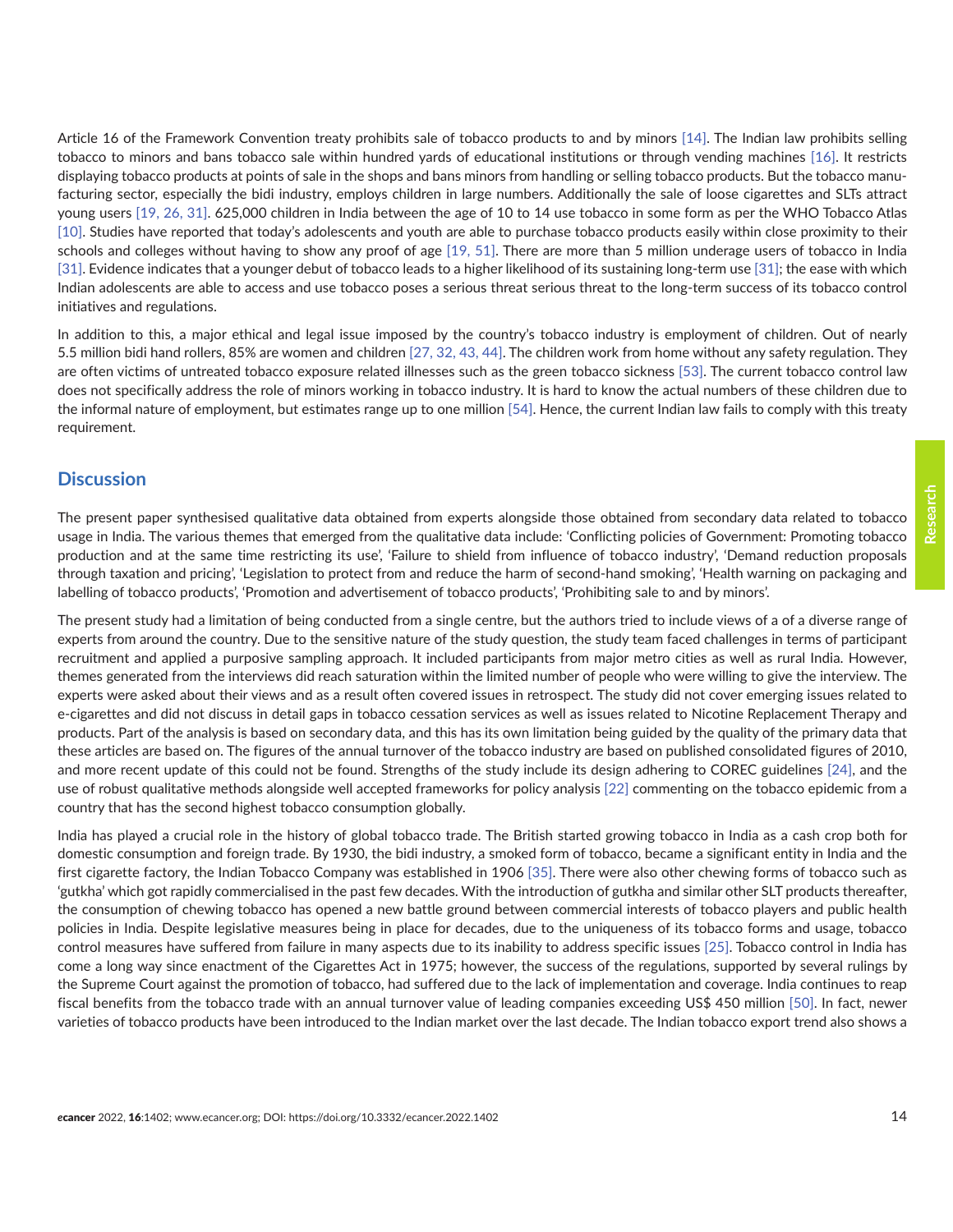continuous increase over the last few years [\[33,](#page-18-0) [39\].](#page-18-0) In one hand, increase in taxes has been projected as a measure of public health protection; on the other hand, other governmental departments continued promoting tobacco production by providing subsidies, loans and incentives. Those who use smokeless tobacco in India (163.7 million) are more than double the number of smokers or dual users (42.3 million) and SLTs are the dominant form of tobacco being used in the country [\[15,](#page-17-0) [26\]](#page-17-0). Undermining the importance of the various smokeless forms of tobacco have deterred the success of the overall tobacco control efforts of the country. The smokeless tobacco industry in India is estimated to be worth approximately US\$ 1.5 billion and there are around 400 brands of gutkha available in the country [\[55\]](#page-19-0). The tobacco industry continues to find legal loopholes to promote smokeless brands as these forms of use are not thoroughly addressed or regulated through COTPA [\[34\].](#page-18-0) Several municipal laws enacted in different states attempted to restrict the use of smokeless tobacco, however their success remains a challenge. Internationally, public health advocates have been successful in pressurising tobacco giants to make their tobacco business completely separate [\[36\].](#page-18-0) In India, inadequate legislative measures exist to isolate the tobacco brands from the other consumer branding [\[26\].](#page-17-0) Many studies have shown that increasing taxes on tobacco are the single most important and cost-effective measure for reduction of demand. In India increasing bidi prices by 10% leads to reduction in rural bidi consumption by 9.2% [\[13\]](#page-17-0). There lie tremendous opportunities for the country to increase tobacco taxes for not only cigarettes but for all forms equally as the number of users of smokeless tobacco is much higher in the country. There are significant gaps in addressing early debut of tobacco by the country's young population.

### *Recommended policy reforms*

### **Quickly facilitate COTPA Amendment Rules, 2020**

The Ministry of Health and Family Welfare, Government of India, published the draft of an Amendment Bill of COTPA and released it in the public domain for obtaining the views of common public. However, the release of this bill is facing resistance from bodies such as All India Farmers Association on account of a drastic loss of employment for the Indian tobacco farmers and a likely increase in illegal tobacco trade. The amended bill proposes to address many of the issues highlighted in this policy analysis such as increasing the minimum age of procuring tobacco from 18 to 21 years of age and stricter implementation of laws against advertising tobacco products. This paper recommends that the following aspects be considered with priority in this amendment bill.

### **1. Undertake mass level tobacco cessation following the Covid 19 Pandemic**

There is an undoubted increased awareness among the common population on harmful effects of tobacco during this COVID-19 pandemic. The first and second wave of the pandemic have experienced imposed restriction on the sale of tobacco products during lockdowns in many states and union territories. Using this changed social viewpoint of tobacco, there is a tremendous opportunity to create mass level awareness on tobacco cessation, stopping of tobacco debut by re-emphasizing the increased risks of morbidity in smokers experiencing Covid 19 infection.

### **2. Make 'tobacco-free' instead of 'smoke-free' laws**

India is home to the largest number of smokeless tobacco users in the world with 152.4 million SLT users [\[27\].](#page-17-0) Bidi and smokeless forms of tobacco manufacturing is the largest tobacco industry in India. Due to its unique burden of smokeless forms of tobacco, the law needs to target controlling different forms of tobacco use in public. Instead of declaring public places smoke free, the law needs to emphasise on achieving tobacco free public places. Alongside cigarettes, banning smokeless tobacco including araca nut and spitting in public places could be looked into by the appropriate authorities. Even the WHO-FCTC acknowledges this gap and makes smokeless tobacco a significant part of their 2025 goals [\[56\]](#page-19-0). This paper recommends the government to enact bans on all forms of smokeless tobacco use in public places as well as regulating the supply, procurement and consumption of various other forms of tobacco other than cigarettes.

### **3. Raise taxes and penalties**

In 2014, the Indian government increased the excise duty from 11% to 72%. But the taxation on tobacco products in India is still low and ineffective and the small bidi industries are exempted from paying taxes [\[57, 58\],](#page-19-0) whereas bidis account for the largest proportion of smoked tobacco in India [\[27\].](#page-17-0) It is to be noted that taxes and penalties on tobacco are not adjusted to income growth making tobacco products highly affordable [\[58\].](#page-19-0) Hence, one of the recommendations of this paper is to raise taxes for both smoked tobacco and all smokeless forms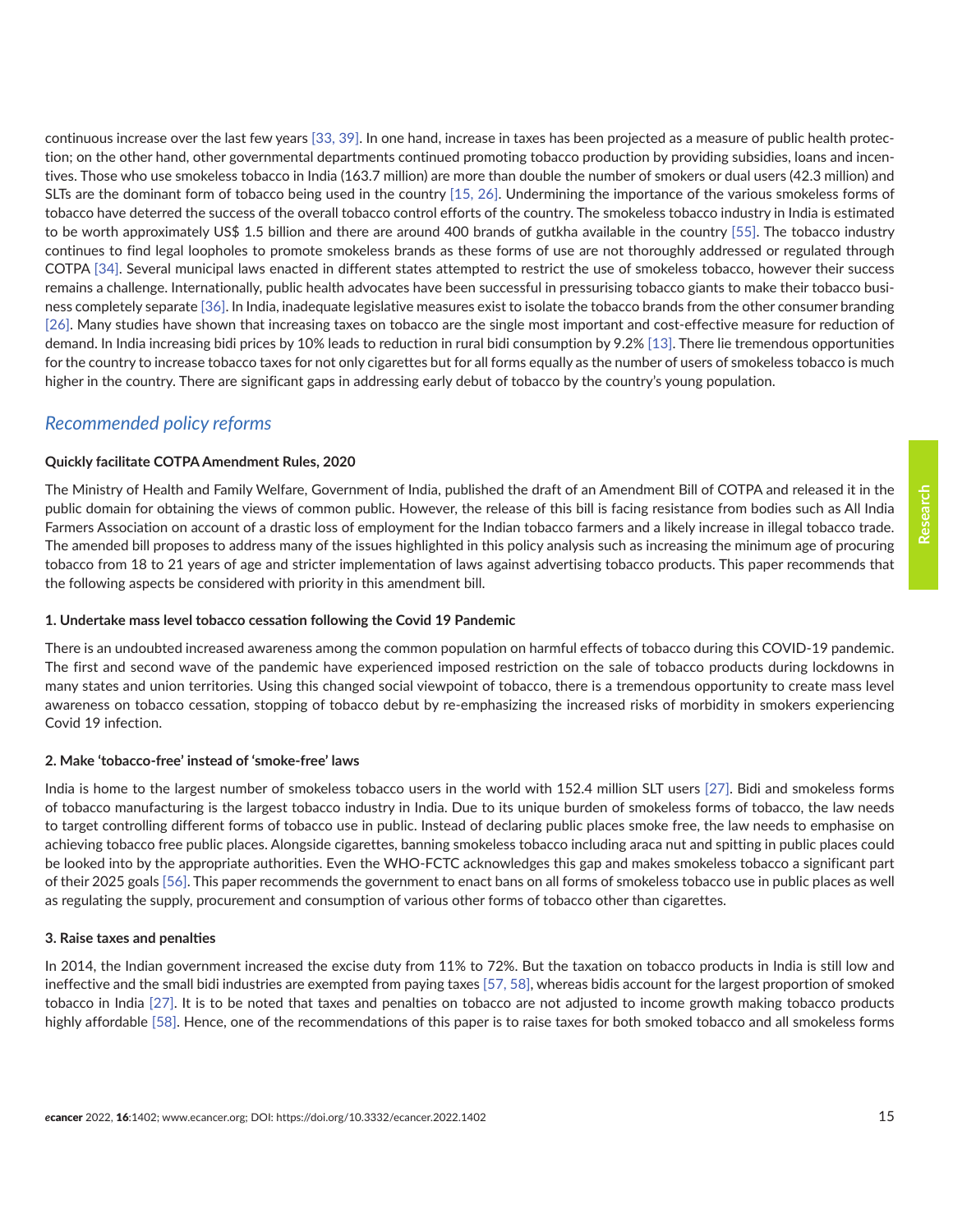of tobacco irrespective of origin (handmade or factory made) and stop excise exemption on small scale bidi producers. The revenue from tobacco taxes should be utilised for creating sustainable tobacco control programs.

#### **4. Stop all forms of advertising including point of sale and on packaging**

This paper recommends putting a complete ban on all forms of tobacco advertising including on the packets of tobacco products and online advertisements in social media and internet. This includes point of sale advertisements and banning use of the same brand name in any nontobacco product promotion. Tobacco packets should be designed without any branding and depict the health warnings prominently. This comprehensive ban on advertisement will ensure that tobacco companies have no avenue to reach the consumers with attractive promotions.

#### **5. Ban sale of loose cigarettes and bidis**

Unless there is a complete ban on selling loose cigarettes and bidis, the health warnings on tobacco products will not have the intended effect. This paper recommends a total ban on the sale of loose items of smoked tobacco. This will also deter use by the youth and adolescents who may not be able to afford to buy full packets of tobacco.

#### **6. Integrate tobacco control in primary and secondary healthcare and make it mandatory in school education**

For an effective and sustainable intervention, tobacco control needs to be integrated in all health and development agendas of the government. This paper recommends integration of tobacco control strategies, especially awareness and cessation support with the primary and secondary level healthcare delivery. Integration of tobacco control with primary healthcare will ensure increased coverage of the rural, uneducated and deprived areas of the country. To achieve this, the National Tobacco Control Program needs to integrate with the primary healthcare delivery in India. Furthermore, mandating tobacco awareness in school curriculums may yield significant impact in terms of prevention of tobacco debut and subsequent use in the young adults. This requires further research.

#### **7. Stop engagement of children in the tobacco trade**

Protecting the future generation from the ill effects of tobacco cannot be achieved until there is a strict ban on child labour. This paper recommends revision of the labour law to add strict regulations on children being engaged in any form of tobacco processing either at home or in any industrial setting. Children are the future of the country and providing them with education, a thriving childhood and a safe environment will go a long way to improve the physical and mental health of the country.

### **Conclusion**

India's tobacco use behaviour is unique in the world. One of the primary goals of this paper was analysing this uniqueness and understanding the barriers to implementing the policy, instead of just comparing it with global practices. Second, a subject such as tobacco control gives rise to a wide array of political, economic and socio-cultural issue. This report is formulated with a public health lens. It recognises the complex interplay of health issues with its social determinants such as human rights, cultural and economic environment and political will of a country.

In India, 1 million deaths yearly are associated with tobacco use [\[59\]](#page-19-0). Tobacco control in India poses its own unique challenges with different forms of use and several barriers in reaching out to the larger population in order to start a cascade of change. The tobacco industry continues to influence all tobacco control efforts. Enormous political will and long-term engagement from a broad range of stakeholders would be required for downsising the tobacco industry. Strict implementation of the law and monitoring the use of tobacco need to go hand in hand. Since a large proportion of cancer in India is tobacco related, we believe that tobacco cessation programmes need to be part of any preventive oncology initiative. Tobacco control needs to be integrated into other government programs from the primary healthcare structure to make it comprehensive and sustainable. This policy analysis highlights the need for revisiting the tobacco control laws in India addressing the existing barriers to have significant impacts on the tobacco picture of this country.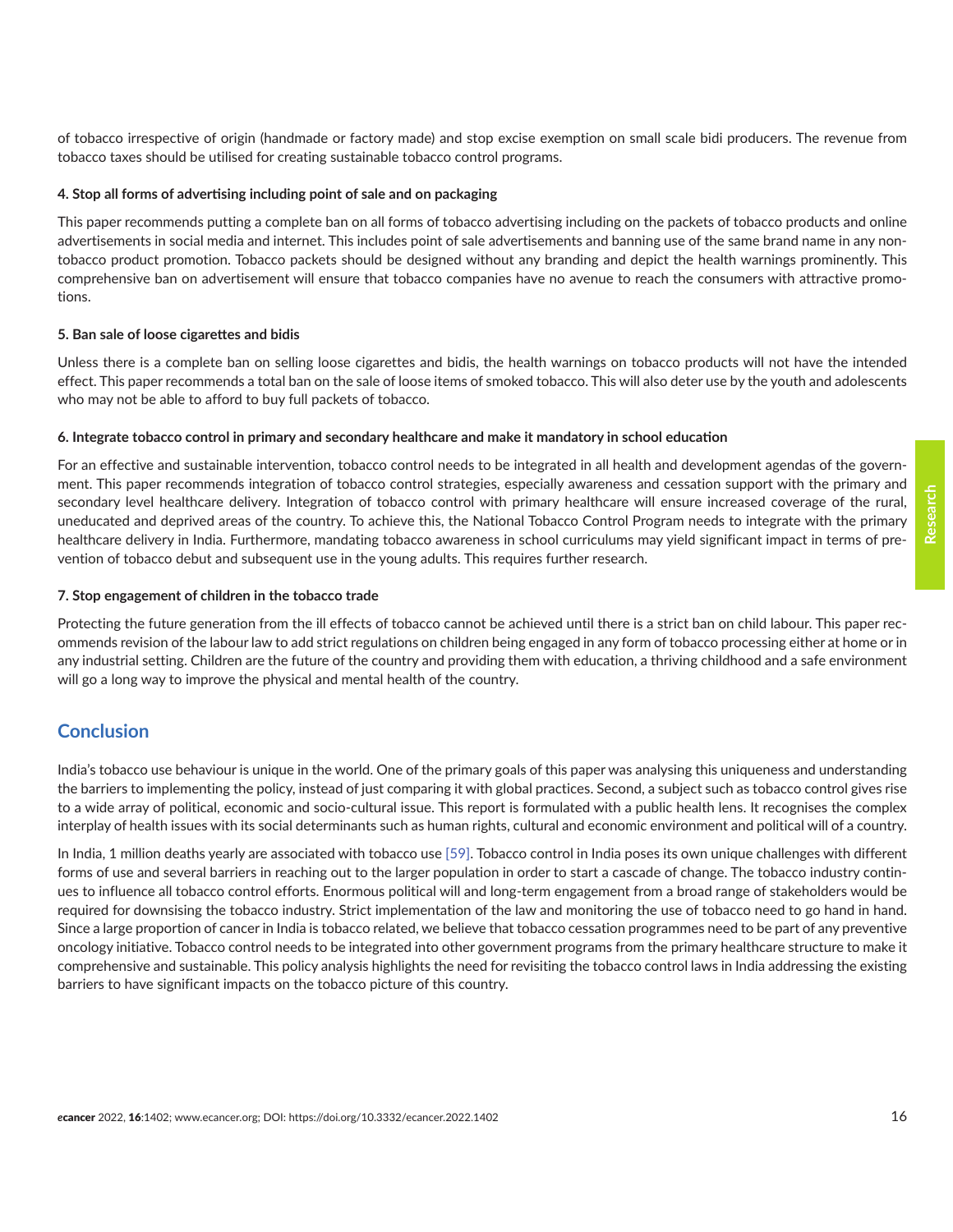## <span id="page-16-0"></span>**Funding**

All the authors of this paper are in full time employment by Tata Medical Center, Kolkata. There were no external sources of funding for this paper.

## **Conflict of interest**

The author(s) declare that none of them have any conflict of interest related to this publication.

### **References**

- 1. World Health Organization (2017) **WHO report on the global tobacco epidemic: monitoring tobacco use and prevention policies** (Geneva: World Health Organization)
- 2. World Health Organization (2004) **The millennium development goals and tobacco control: an opportunity for global partnership**  [[https://www.who.int/publications/i/item/the-millennium-development-goals-and-tobacco-control-an-opportunity-for-global-part](https://www.who.int/publications/i/item/the-millennium-development-goals-and-tobacco-control-an-opportunity-for-global-partnership)[nership\]](https://www.who.int/publications/i/item/the-millennium-development-goals-and-tobacco-control-an-opportunity-for-global-partnership) Date accessed: 08/02/22
- 3. Centers for Disease Control and Prevention (2010) **Chemistry and toxicology of cigarette smoke and biomarkers of exposure and harm. How tobacco smoke causes disease: the biology and behavioral basis for smoking-attributable disease: a report of the surgeon general** (Centers for Disease Control and Prevention)
- 4. Ghosal S, Sinha A, and Kanungo S, *et al* (2021) **Declining trends in smokeless tobacco use among Indian women: findings from global adult tobacco survey I and II** *BMC Public Health* **21**(1) 2047<https://doi.org/10.1186/s12889-021-12089-6> PMID: [34753440](http://www.ncbi.nlm.nih.gov/pubmed/34753440) PMCID: [8576912](http://www.ncbi.nlm.nih.gov/pmc/articles/PMC8576912)
- 5. Singh PK, Yadav A, and Lal P, *et al* (2020) **Dual burden of smoked and smokeless tobacco use in India, 2009-2017: a repeated crosssectional analysis based on global adult tobacco survey** *Nicotine Tob Res* **22**(12) 2196–2202 <https://doi.org/10.1093/ntr/ntaa033> PMID: [32034915](http://www.ncbi.nlm.nih.gov/pubmed/32034915)
- 6. John RM, Sinha P, and Munish VG, *et al* (2021) **Economic costs of diseases and deaths attributable to tobacco use in India, 2017-2018** *Nicotine Tob Res* **23**(2) 294–301<https://doi.org/10.1093/ntr/ntaa154>
- 7. Reitsma MB, Flor LS, and Mullany EC, *et al* (2021) **Spatial, temporal, and demographic patterns in prevalence of smoking tobacco use and initiation among young people in 204 countries and territories, 1990–2019** *Lancet Public Health* **6**(7) e472–e481 [https://doi.](https://doi.org/10.1016/S2468-2667(21)00102-X) [org/10.1016/S2468-2667\(21\)00102-X](https://doi.org/10.1016/S2468-2667(21)00102-X) PMID: [34051921](http://www.ncbi.nlm.nih.gov/pubmed/34051921) PMCID: [8251503](http://www.ncbi.nlm.nih.gov/pmc/articles/PMC8251503)
- 8. Menon PG, George S, and Nair BS, *et al* (2020) **Tobacco use among college students across various disciplines in Kerala, India** *Tob Use Insights* **13** 1179173X20938773<https://doi.org/10.1177/1179173X20938773> PMID: [32699498](http://www.ncbi.nlm.nih.gov/pubmed/32699498) PMCID: [7357023](http://www.ncbi.nlm.nih.gov/pmc/articles/PMC7357023)
- 9. Munzer A (2013) **The WHO FCTC: the challenge of implementation** *Lancet Respir Med* **1**(3) 182–184 [https://doi.org/10.1016/S2213-](https://doi.org/10.1016/S2213-2600(13)70048-1) [2600\(13\)70048-1](https://doi.org/10.1016/S2213-2600(13)70048-1)
- 10. Lakshmi JK, Shrivastav R, and Saluja K, *et al* (2020) **Evaluation of a school-based tobacco control intervention in India** *Health Educ J* **79**(7) 775–787 <https://doi.org/10.1177/0017896920927452>
- 11. World Health Organization: International Agency for Research on Cancer (2020) **Cancer today: data visualization tools for exploring the global cancer burden in 2020** [\[https://gco.iarc.fr/today/data/factsheets/populations/356-india-fact-sheets.pdf\]](https://gco.iarc.fr/today/data/factsheets/populations/356-india-fact-sheets.pdf) Date accessed: 10/01/21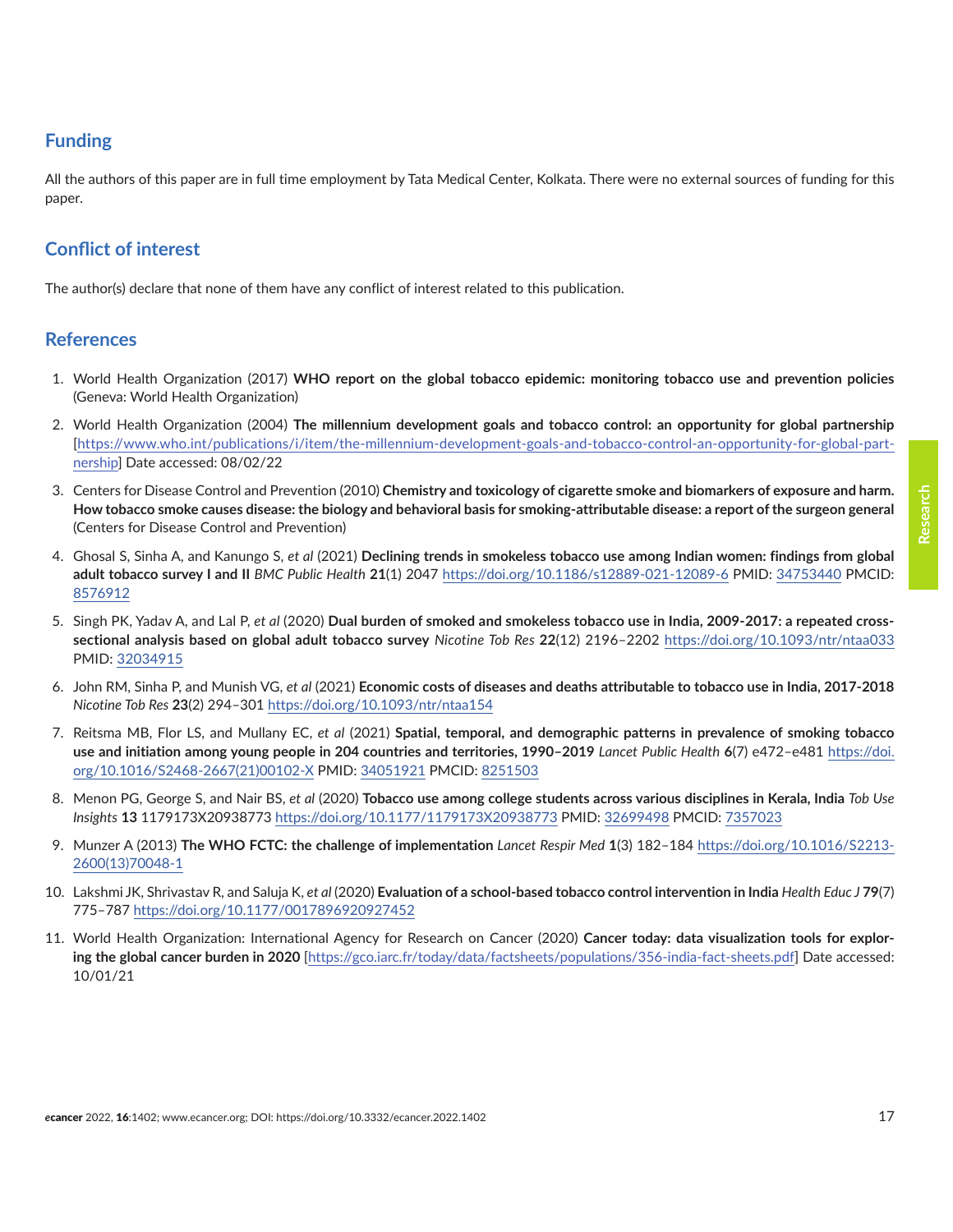- <span id="page-17-0"></span>12. Shimkhada R and Peabody JW (2002) **Tobacco control in India** *Bull World Health Organ* **81**(1) 48–52
- 13. Mishra GA, Pimple SA, and Shastri SS (2012) **An overview of the tobacco problem in India** *Indian J Med Paediatr Oncol* **33**(3) 139–145 <https://doi.org/10.4103/0971-5851.103139>PMID: [23248419](http://www.ncbi.nlm.nih.gov/pubmed/23248419) PMCID: [3523470](http://www.ncbi.nlm.nih.gov/pmc/articles/PMC3523470)
- 14. World Health Organization (2003) *WHO Framework Convention on Tobacco Control [Convention–Cadre De L'OMS Pour Lutte Antitabac]* vol 36, (Geneva: World Health Organization)
- 15. Lal P, Srinath S, and Goel S, *et al* (2015) **Unravelling India's tobacco epidemic priorities and recommendations for the second round of Global Adult Tobacco Survey (GATS)** *Glob Health Promot* **22**(2) 7–19 <https://doi.org/10.1177/1757975914536914>
- 16. Government of India (2003) **Cigarettes and other tobacco products (Prohibition of Advertisement and Regulation of Trade and Commerce, Production, Supply and Distribution) Act** [<https://legislative.gov.in/sites/default/files/A2003-34.pdf>] Date accessed: 07/01/22
- 17. Hu TW (2008) *Tobacco Control Policy Analysis in China | Series on Contemporary China* (Berkeley: University of California) [\[https://www.](https://www.worldscientific.com/worldscibooks/10.1142/6415) [worldscientific.com/worldscibooks/10.1142/6415\]](https://www.worldscientific.com/worldscibooks/10.1142/6415) Date accessed: 15/02/22
- 18. Portes LH, Machado CV, and Turci SRB, *et al* (2018) **Tobacco control policies in Brazil: a 30-year assessment** *Cienc Saude Coletiva* **23**(6) 1837–1848<https://doi.org/10.1590/1413-81232018236.05202018>
- 19. Ghose S, Sardar A, and Shiva S, *et al* (2019) **Perception of tobacco use in young adults in urban India: a qualitative exploration with relevant health policy analysis** *Ecancermedicalscience* **13** 915 <https://doi.org/10.3332/ecancer.2019.915> PMID: [31123498](http://www.ncbi.nlm.nih.gov/pubmed/31123498) PMCID: [6467452](http://www.ncbi.nlm.nih.gov/pmc/articles/PMC6467452)
- 20. Braun V and Clarke V (2006) **Using thematic analysis in psychology** *Qual Res Psychol* **3**(2) 77–101 [https://doi.](https://doi.org/10.1191/1478088706qp063oa) [org/10.1191/1478088706qp063oa](https://doi.org/10.1191/1478088706qp063oa)
- 21. Schreier M (2012) *Qualitative Content Analysis in Practice* (SAGE Publications Ltd)
- 22. Walt G and Gilson L (1994) **Reforming the health sector in developing countries: the central role of policy analysis** *Health Policy Plan* **9**(4) 353–370 <https://doi.org/10.1093/heapol/9.4.353> PMID: [10139469](http://www.ncbi.nlm.nih.gov/pubmed/10139469)
- 23. Walt G, Shiffman J, and Schneider H, *et al* (2008) **'Doing' health policy analysis: methodological and conceptual reflections and challenges** *Health Policy Plan* **23**(5) 308–317<https://doi.org/10.1093/heapol/czn024>PMID: [18701552](http://www.ncbi.nlm.nih.gov/pubmed/18701552) PMCID: [2515406](http://www.ncbi.nlm.nih.gov/pmc/articles/PMC2515406)
- 24. Tong A, Sainsbury P, and Craig J (2007) **Consolidated criteria for reporting qualitative research (COREQ): a 32-item checklist for interviews and focus groups** *Int J Qual Health Care* **19**(6) 349–357 <https://doi.org/10.1093/intqhc/mzm042> PMID: [17872937](http://www.ncbi.nlm.nih.gov/pubmed/17872937)
- 25. Chugh A, Bassi S, and Nazar GP, *et al* (2020) **Tobacco industry interference index: implementation of the World Health Organization's framework convention on tobacco control article 5.3 in India** *Asia Pac J Public Health* **32**(4) 172–178 [https://doi.](https://doi.org/10.1177/1010539520917793) [org/10.1177/1010539520917793](https://doi.org/10.1177/1010539520917793) PMID: [32396402](http://www.ncbi.nlm.nih.gov/pubmed/32396402) PMCID: [7612145](http://www.ncbi.nlm.nih.gov/pmc/articles/PMC7612145)
- 26. Mohan P and Lando HA (2016) **Oral tobaccco and mortality in India** *Indian J Clin Med* **7** IJCM.S25889 [https://doi.org/10.4137/IJCM.](https://doi.org/10.4137/IJCM.S25889) [S25889](https://doi.org/10.4137/IJCM.S25889)
- 27. Mohan P, Lando HA, and Panneer S (2018) **Assessment of tobacco consumption and control in India** *Indian J Clin Med* **9** 117991611875928 <https://doi.org/10.1177/1179916118759289>
- 28. Mehrotra R, Kaushik N, and Kaushik R (2020) **Why smokeless tobacco control needs to be strengthened?** *Cancer Control* **27**(1) 107327482091465 <https://doi.org/10.1177/1073274820914659>
- 29. Ruhil R (2019) **Sociodemographic determinants of tobacco use in India: risks of risk factor an analysis of Global Adult Tobacco Survey India 2016-2017** *SAGE Open* **9**(2) 215824401984244 <https://doi.org/10.1177/2158244019842447>
- 30. Barraclough S and Gleeson D (2017) **Why packaging is commercially vital for tobacco corporations: what British American tobacco companies in Asia tell their shareholders** *Asia Pac J Public Health* **29**(2) 132–139 <https://doi.org/10.1177/1010539516688081> PMID: [28118735](http://www.ncbi.nlm.nih.gov/pubmed/28118735)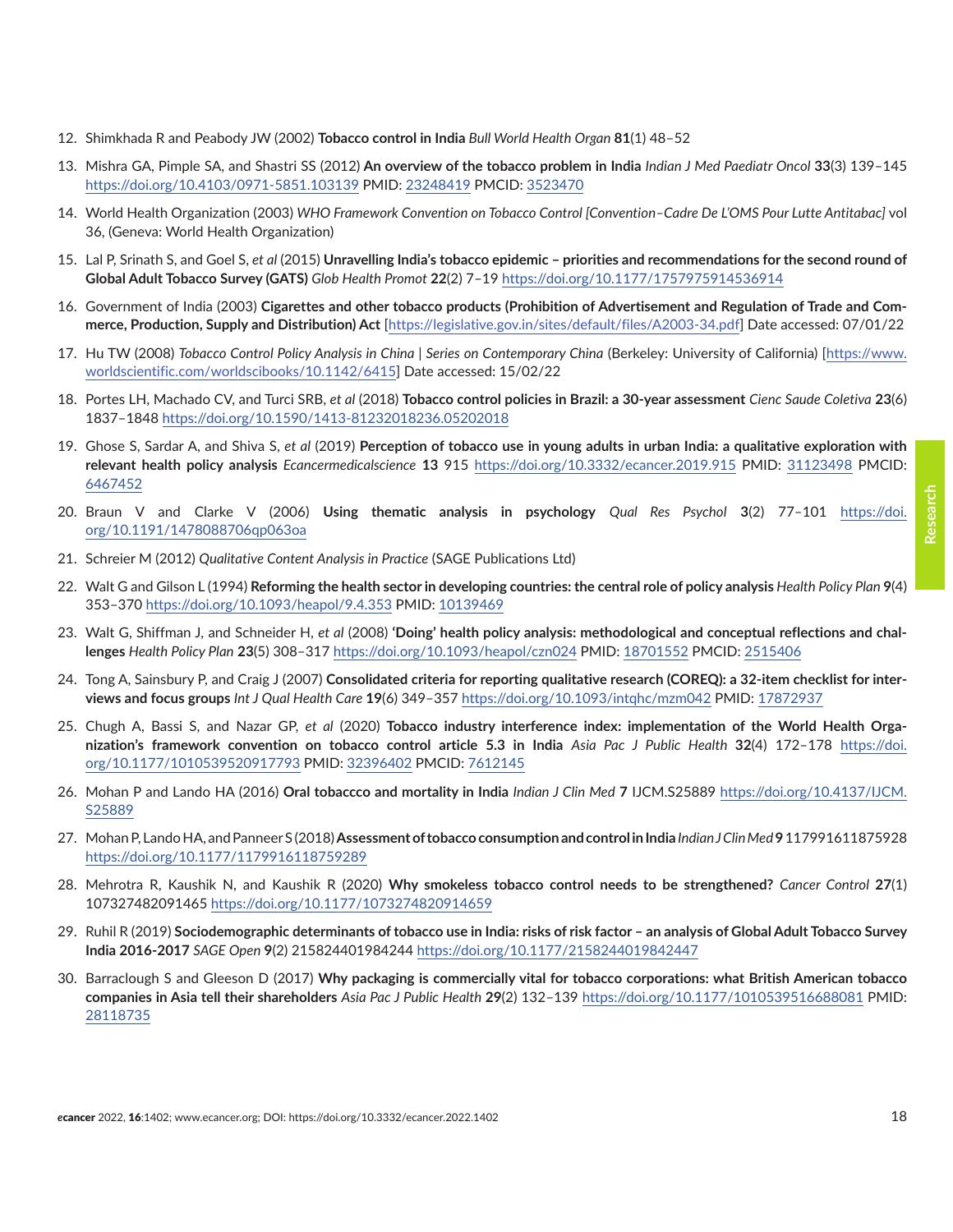**Research**

- <span id="page-18-0"></span>31. Lal P, Goel S, and Sharma D (2016) **In harm's way: tobacco industry revenues from sales to underage tobacco users in India** *Glob Health Promot* **23**(3) 45–53 <https://doi.org/10.1177/1757975914567927>
- 32. Kumar CK (2021) **Health hazards for women in tobacco cultivation in Andhra Pradesh, India** *Indian J Gend Stud* **28**(2) 276–293 [https://](https://doi.org/10.1177/0971521521997968) [doi.org/10.1177/0971521521997968](https://doi.org/10.1177/0971521521997968)
- 33. Anand M and Singh J (2019) **A puff of smoke, a hole in the pocket, fissure in the lungs and profit in millions** *Vis J Bus Perspect* **23**(3) 309–318 <https://doi.org/10.1177/0972262919860968>
- 34. Mukherjee S and Mishra US (2019) **Government interventions on tobacco control in India: a critical review** *Indian J Hum Dev* **13**(2) 183–194 <https://doi.org/10.1177/0973703019867225>
- 35. Reddy KS and Gupta PC (2004) *Report on Tobacco Control in India* (Ministry of Health & Family Welfare, Government of India)
- 36. Rao NV, Bhojani U, and Shekar P, *et al* (2016) **Conflicts of interest in tobacco control in India: an exploratory study** *Tob Control* **25**(6) 715–718 <https://doi.org/10.1136/tobaccocontrol-2015-052503>
- 37. Government of India (1975) *Tobacco Board Act, 1975* [\[http://indiacode.nic.in/handle/123456789/1739](http://indiacode.nic.in/handle/123456789/1739)] Date accessed: 13/02/22
- 38. Thakur JS, Prinja S, and Bhatnagar N, *et al* (2015) **Widespread inequalities in smoking & smokeless tobacco consumption across wealth quintiles in States of India: need for targeted interventions** *Indian J Med Res* **141**(6) 789–798 [https://doi.org/10.4103/0971-](https://doi.org/10.4103/0971-5916.160704) [5916.160704](https://doi.org/10.4103/0971-5916.160704) PMID: [26205022](http://www.ncbi.nlm.nih.gov/pubmed/26205022) PMCID: [4525404](http://www.ncbi.nlm.nih.gov/pmc/articles/PMC4525404)
- 39. Indian Council of Agricultural Research (2015) *Vision 2050* (Ministry of Agriculture and Farmers Welfare, Government of India) [\[https://](https://icar.org.in/node/117) [icar.org.in/node/117\]](https://icar.org.in/node/117) Date accessed: 07/01/22
- 40. World Health Organisation (2022) **Reporting instrument of the protocol: WHO framework convention on tobacco control** [\[https://](https://www.who.int/fctc/reporting/protocol/reporting-instrument/en/) [www.who.int/fctc/reporting/protocol/reporting-instrument/en/](https://www.who.int/fctc/reporting/protocol/reporting-instrument/en/)] Date accessed: 07/01/22
- 41. Apollonio D and Glantz SA (2017) **Tobacco industry research on nicotine replacement therapy: "if anyone is going to take away our business it should be us"** *Am J Public Health* **107**(10) 1636–1642 <https://doi.org/10.2105/AJPH.2017.303935>PMID: [28817320](http://www.ncbi.nlm.nih.gov/pubmed/28817320) PMCID: [5599147](http://www.ncbi.nlm.nih.gov/pmc/articles/PMC5599147)
- 42. Malhi R, Gupta R, and Basavaraj P, *et al* (2015) **Tobacco control in India; a myth or reality- five year retrospective analysis using WHO MPOWER for tobacco control** *JCDR: J Clin Diagn Res* **9**(11) ZE06–ZE09 PMID: [26674509](http://www.ncbi.nlm.nih.gov/pubmed/26674509) PMCID: [4668539](http://www.ncbi.nlm.nih.gov/pmc/articles/PMC4668539)
- 43. World Health Organization (2015) **WHO report on the global tobacco epidemic, 2015: raising taxes on tobacco** (Geneva: World Health Organization) [[https://apps.who.int/iris/handle/10665/178574\]](https://apps.who.int/iris/handle/10665/178574) Date accessed: 12/02/22
- 44. National Tobacco Control Cell Ministry of Health and Family Welfare Government of India (2012) *Operational Guidelines National Tobacco Control Programme* [\[http://www.nhmmp.gov.in/WebContent/Tobako-29102015/Operation-Guideline.pdf](http://www.nhmmp.gov.in/WebContent/Tobako-29102015/Operation-Guideline.pdf)] Date accessed: 12/02/22
- 45. Khan A, Huque R, and Shah SK, *et al* (2014) **Smokeless tobacco control policies in South Asia: a gap analysis and recommendations** *Nicotine Tob Res* **16**(6) 890–894<https://doi.org/10.1093/ntr/ntu020> PMID: [24616238](http://www.ncbi.nlm.nih.gov/pubmed/24616238)
- 46. Arora M and Madhu R (2012) **Banning smokeless tobacco in India: policy analysis** *Indian J Cancer* **49**(4) 336 [https://doi.org/10.4103/0019-](https://doi.org/10.4103/0019-509X.107724) [509X.107724](https://doi.org/10.4103/0019-509X.107724)
- 47. Rout SK and Arora M (2014) **Taxation of smokeless tobacco in India** *Indian J Cancer* **51**(5) 8
- 48. Tripathy JP, Goel S, and Patro BK (2013) **Compliance monitoring of prohibition of smoking (under section-4 of COTPA) at a tertiary health-care institution in a smoke-free city of India** *Lung India* **30**(4) 312–315 <https://doi.org/10.4103/0970-2113.120607>PMID: [24339489](http://www.ncbi.nlm.nih.gov/pubmed/24339489) PMCID: [3841688](http://www.ncbi.nlm.nih.gov/pmc/articles/PMC3841688)
- 49. Dobe M, Sinha DN, and Rahman K (2006) **Smokeless tobacco use and its implications in WHO South East Asia Region** *Indian J Public Health* **50**(2) 70–75 PMID: [17191408](http://www.ncbi.nlm.nih.gov/pubmed/17191408)